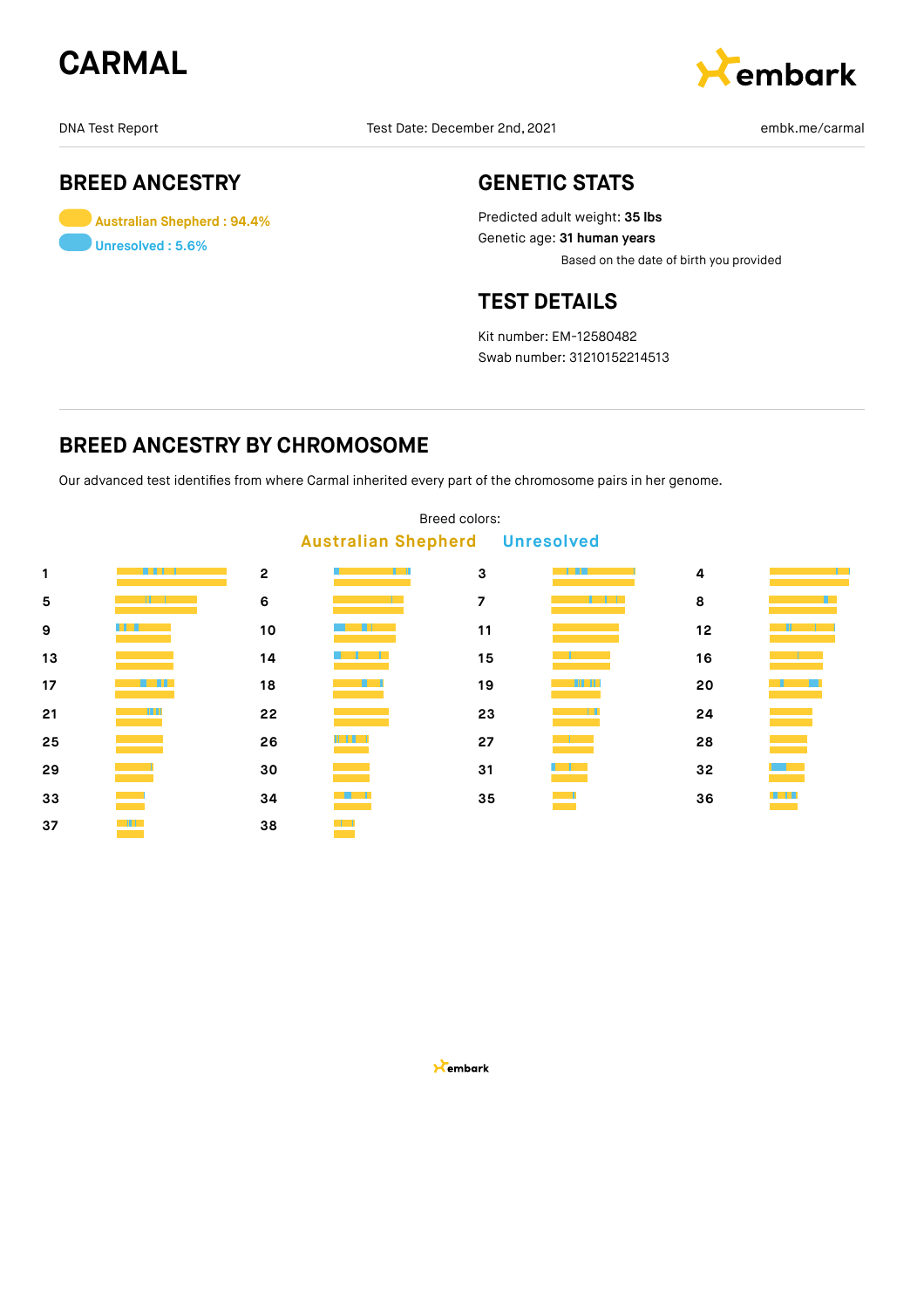

#### **Fun Fact**

Australian Shepherds rose to popularity and fame as rodeo stars. After the first World War, people flocked to the west and to watch exhibitions that showcased these very talented canines.

DNA Test Report Test Date: December 2nd, 2021 embk.me/carmal



## **AUSTRALIAN SHEPHERD**

The Australian Shepherd, or Aussie, is the 17th most popular dog in the United States, and given their intelligence and temperament, it's no wonder they're so well-loved. Despite their name, the Australian Shepherd actually originated from the ranches of the United States around the 1800s. They are praised by stockmen and breeders for their trainability and intelligence. They have a medium build and a wide variation of different coat colors. Australian Shepherds have considerable energy and they usually need a job to do to keep themselves entertained, though they're also happy to spend time with the family and settle down at the end of the day. Australian Shepherds are often employed as guide dogs, rescue dogs, and therapy dogs. In addition to exercising an Aussie, it's equally important to keep their mind occupied, as if an an Australian Shepherd gets bored they do have the tendency to invent their own games or activities, which sometimes involve destructive behaviors. This is a breed that thrives on close companionship. Aussies are at times called "Velcro Dogs" for their tendency to stay close to their owner.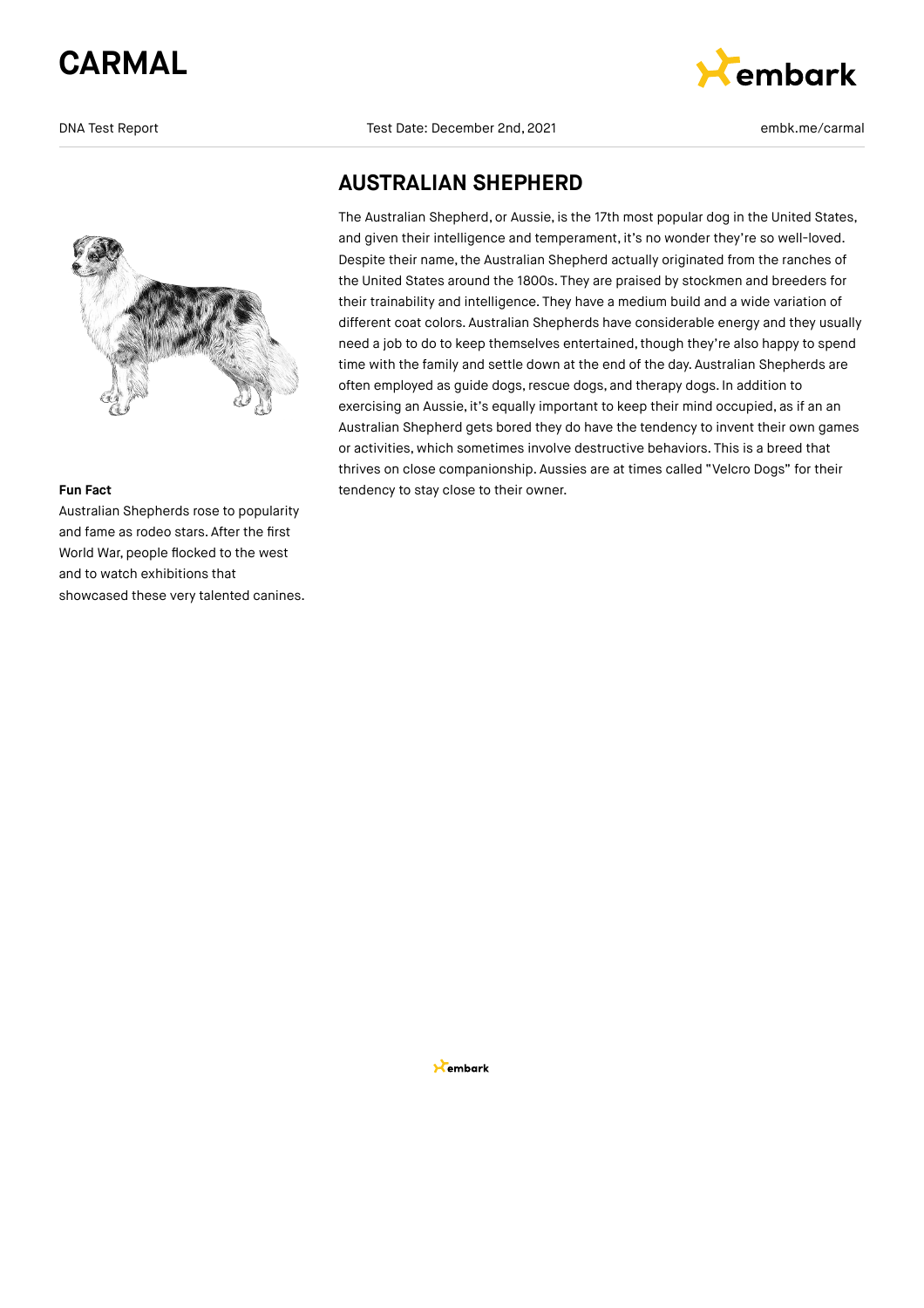



## **MATERNAL LINE**



Through Carmal's mitochondrial DNA we can trace her mother's ancestry back to where dogs and people first became friends. This map helps you visualize the routes that her ancestors took to your home. Their story is described below the map.

### **HAPLOGROUP: B1**

B1 is the second most common maternal lineage in breeds of European or American origin. It is the female line of the majority of Golden Retrievers, Basset Hounds, and Shih Tzus, and about half of Beagles, Pekingese and Toy Poodles. This lineage is also somewhat common among village dogs that carry distinct ancestry from these breeds. We know this is a result of B1 dogs being common amongst the European dogs that their conquering owners brought around the world, because nowhere on earth is it a very common lineage in village dogs. It even enables us to trace the path of (human) colonization: Because most Bichons are B1 and Bichons are popular in Spanish culture, B1 is now fairly common among village dogs in Latin America.

#### **HAPLOTYPE: B84**

Part of the large B1 haplogroup, this haplotype occurs most frequently in Golden Retrievers, Beagles, and Staffordshire Terriers.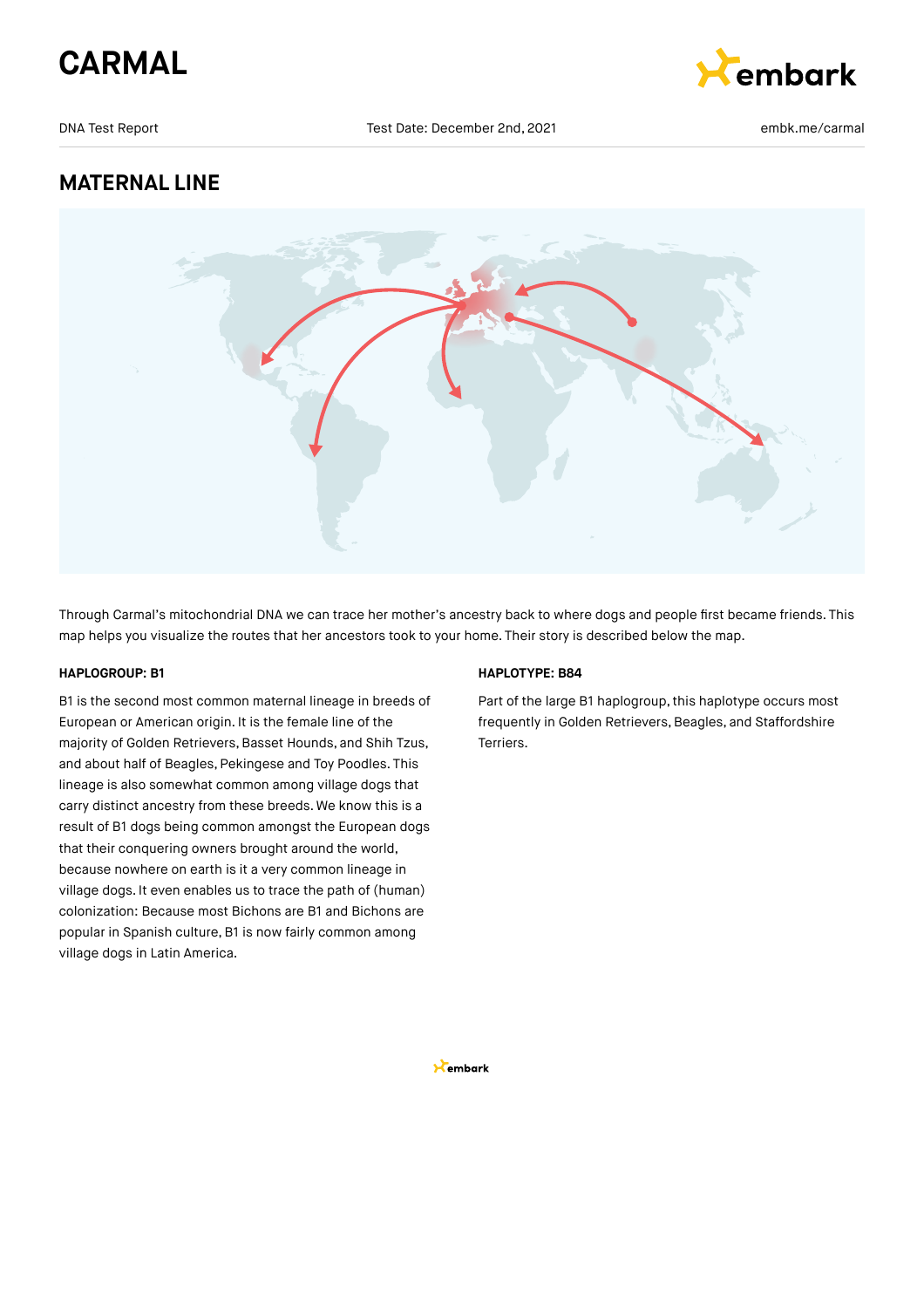## **TRAITS: COAT COLOR**

### **E Locus (MC1R)**

The E Locus determines if and where a dog can produce dark (black or brown) hair. Dogs with two copies of the recessive **e** allele do not produce dark hairs at all, and will be "red" over their entire body. The shade of red, which can range from a deep copper to yellow/gold to cream, is dependent on other genetic factors including the Intensity loci. In addition to determining if a dog can develop dark hairs at all, the E Locus can give a dog a black "mask" or "widow's peak," unless the dog has overriding coat color genetic factors. Dogs with one or two copies of the **Em** allele usually have a melanistic mask (dark facial hair as commonly seen in the German Shepherd and Pug).Dogs with no copies of **Em** but one or two copies of the **Eg** allele usually have a melanistic "widow's peak" (dark forehead hair as commonly seen in the Afghan Hound and Borzoi, where it is called either "grizzle" or "domino").

### **K Locus (CBD103)**

The K Locus **K<sup>B</sup> allele "**overrides" the A Locus, meaning that it prevents the A Locus genotype from affecting coat color. For this reason, the **K<sup>B</sup>** allele is referred to as the "dominant black" allele. As a result, dogs with at least one **K<sup>B</sup>** allele will usually have solid black or brown coats (or red/cream coats if they are **ee** at the E Locus) regardless of their genotype at the A Locus, although several other genes could impact the dog's coat and cause other patterns, such as white spotting. Dogs with the k<sup>y</sup>k<sup>y</sup> genotype will show a coat color pattern based on the genotype they have at the A Locus. Dogs who test as  $\mathsf{K}^\mathsf{B} \mathsf{K}^\mathsf{y}$  may be brindle rather than black or brown.

**More likely to have a patterned haircoat (k k ) y y**

**No dark mask or grizzle (EE)**



### **TRAIT RESULT**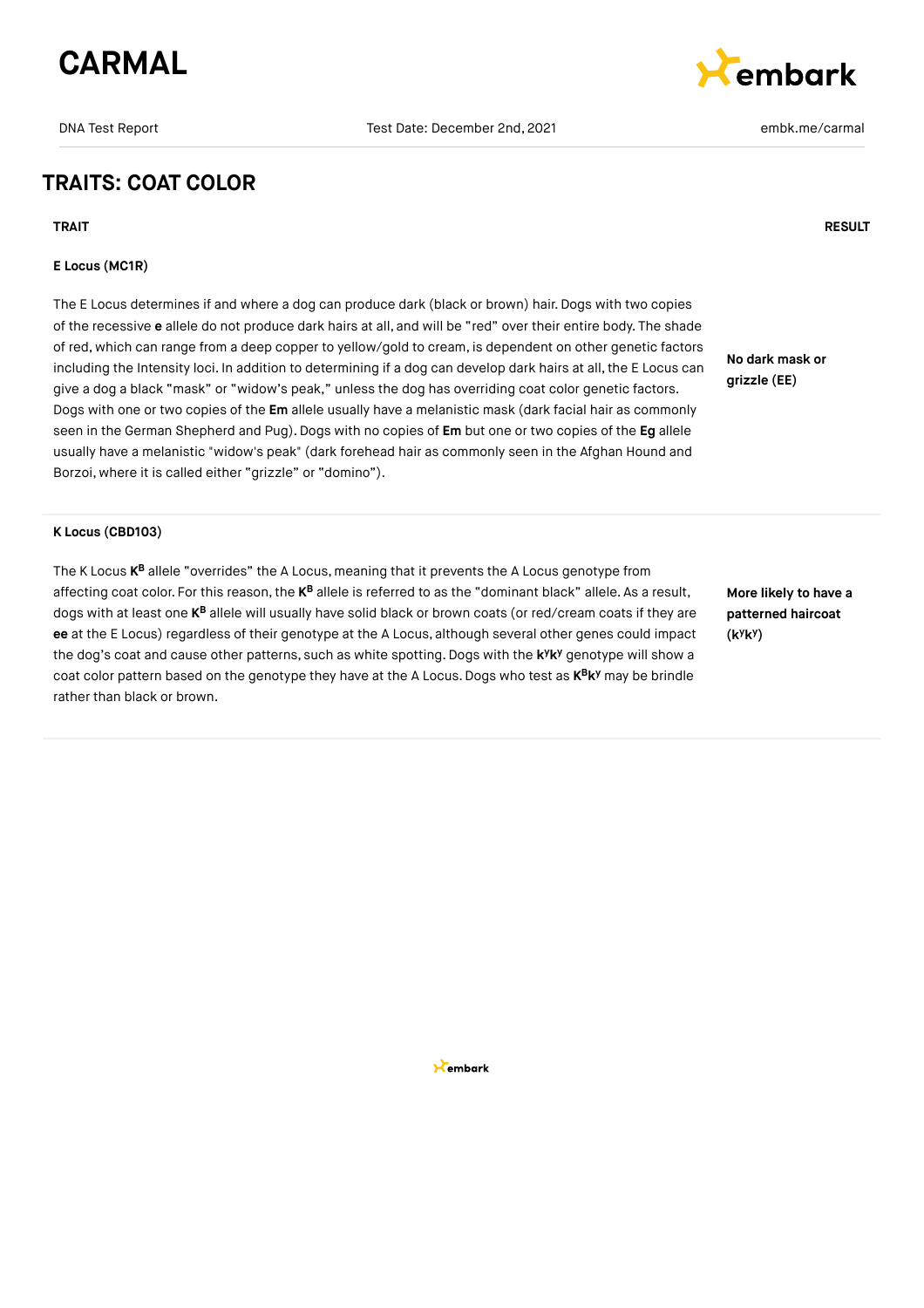

# **E**embark

## **TRAITS: COAT COLOR (CONTINUED)**

#### **TRAIT RESULT**

#### **Intensity Loci LINKAGE**

Areas of a dog's coat where dark (black or brown) pigment is not expressed either contain red/yellow pigment, or no pigment at all. Five locations across five chromosomes explain approximately 70% of red pigmentation "intensity" variation across all dogs. Dogs with a result of **Intense Red Pigmentation** will likely have deep red hair like an Irish Setter or "apricot" hair like some Poodles, dogs with a result of **Intermediate Red Pigmentation** will likely have tan or yellow hair like a Soft-Coated Wheaten Terrier, and dogs with **Dilute Red Pigmentation** will likely have cream or white hair like a Samoyed. Because the mutations we test may not directly cause differences in red pigmentation intensity, we consider this to be a linkage test.

**Any light hair likely yellow or tan (Intermediate Red Pigmentation)**

#### **A Locus (ASIP)**

The A Locus controls switching between black and red pigment in hair cells, but it will only be expressed in dogs that are not ee at the E Locus and are kYk<sup>y</sup> at the K Locus. Sable (also called "Fawn") dogs have a mostly or entirely red coat with some interspersed black hairs. Agouti (also called "Wolf Sable") dogs have red hairs with black tips, mostly on their head and back. Black and tan dogs are mostly black or brown with lighter patches on their cheeks, eyebrows, chest, and legs. Recessive black dogs have solid-colored black or brown coats.

**Agouti (Wolf Sable) coat color pattern (a a ) w t**

#### **D Locus (MLPH)**

The D locus result that we report is determined by two different genetic variants that can work together to cause diluted pigmentation. These are the common **d** allele, also known as "**d1**", and a less common allele known as "d2". Dogs with two d alleles, regardless of which variant, will have all black pigment lightened ("diluted") to gray, or brown pigment lightened to lighter brown in their hair, skin, and sometimes eyes. There are many breed-specific names for these dilute colors, such as "blue", "charcoal", "fawn", "silver", and "Isabella".Note that in certain breeds, dilute dogs have a higher incidence of Color Dilution Alopecia. Dogs with one **d** allele will not be dilute, but can pass the **d** allele on to their puppies. To view your dog's **d1** and **d2** test results, click the "SEE DETAILS" link in the upper right hand corner of the "Base Coat Color" section of the Traits page, and then click the "VIEW SUBLOCUS RESULTS" link at the bottom of the page.

**Dark areas of hair and skin are not lightened (DD)**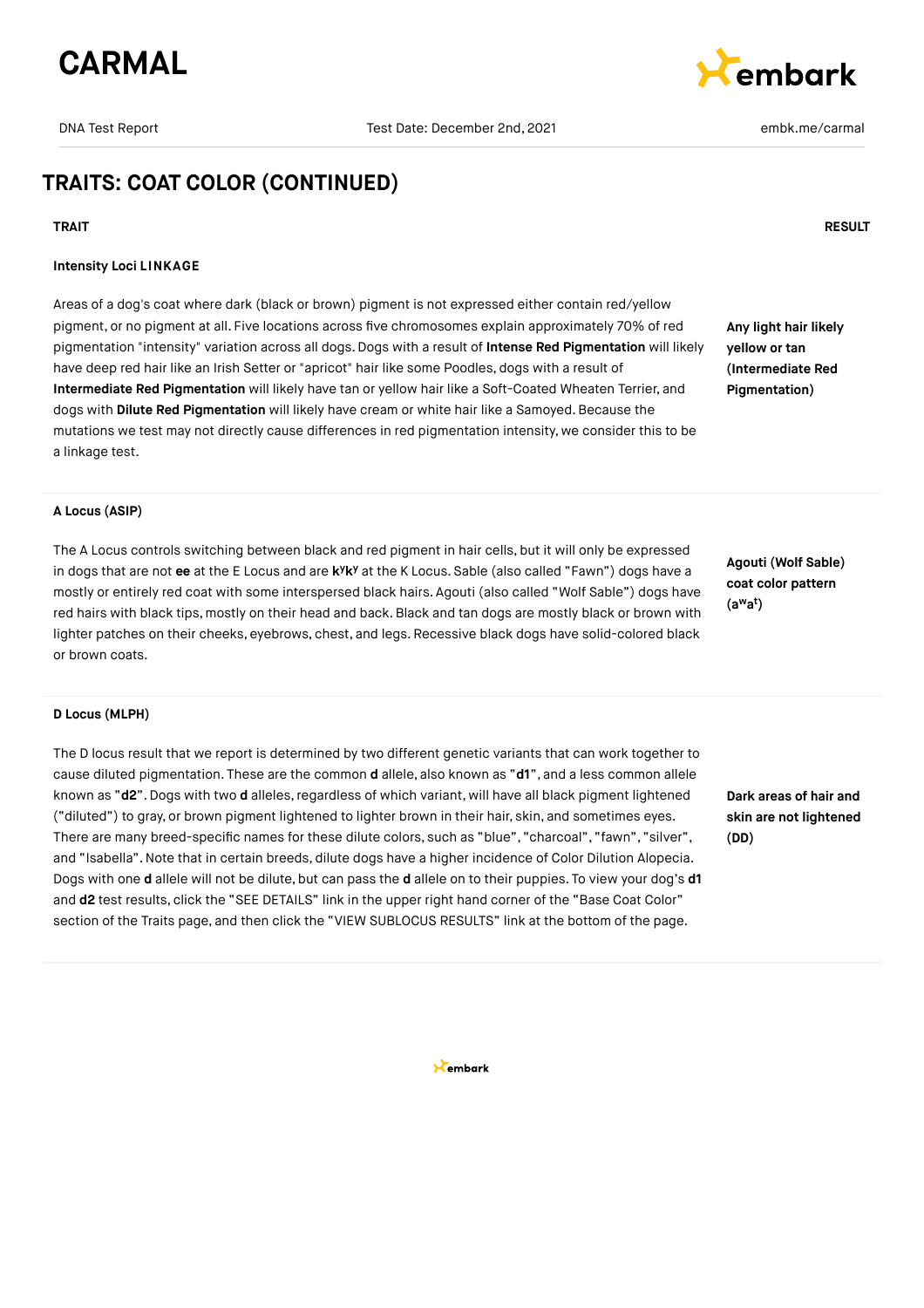

# **Cembark**

## **TRAITS: COAT COLOR (CONTINUED)**

#### **Cocoa (HPS3)**

Dogs with the **coco** genotype will produce dark brown pigment instead of black in both their hair and skin. Dogs with the **Nco** genotype will produce black pigment, but can pass the **co** allele on to their puppies. Dogs that have the **coco** genotype as well as the **bb** genotype at the B locus are generally a lighter brown than dogs that have the **Bbb** or **BB** genotypes at the B locus.

#### **B Locus (TYRP1)**

Dogs with two copies of the **b** allele produce brown pigment instead of black in both their hair and skin. Dogs with one copy of the **b** allele will produce black pigment, but can pass the **b** allele on to their puppies. E Locus **ee** dogs that carry two **b** alleles will have red or cream coats, but have brown noses, eye rims, and footpads (sometimes referred to as "Dudley Nose" in Labrador Retrievers). "Liver" or "chocolate" is the preferred color term for brown in most breeds; in the Doberman Pinscher it is referred to as "red".

#### **Saddle Tan (RALY)**

The "Saddle Tan" pattern causes the black hairs to recede into a "saddle" shape on the back, leaving a tan face, legs, and belly, as a dog ages. The Saddle Tan pattern is characteristic of breeds like the Corgi, Beagle, and German Shepherd.Dogs that have the **II** genotype at this locus are more likely to be mostly black with tan points on the eyebrows, muzzle, and legs as commonly seen in the Doberman Pinscher and the Rottweiler. This gene modifies the A Locus **a<sup>t</sup>** allele, so dogs that do not express **a<sup>t</sup>** are not influenced by this gene. **Not expressed (NI)**

#### **S Locus (MITF)**

The S Locus determines white spotting and pigment distribution. MITF controls where pigment is produced, and an insertion in the MITF gene causes a loss of pigment in the coat and skin, resulting in white hair and/or pink skin. Dogs with two copies of this variant will likely have breed-dependent white patterning, with a nearly white, parti, or piebald coat.Dogs with one copy of this variant will have more limited white spotting and may be considered flash, parti or piebald. This MITF variant does not explain all white spotting patterns in dogs and other variants are currently being researched. Some dogs may have small amounts of white on the paws, chest,face, or tail regardless of their S Locus genotype.

**Likely solid colored, but may have small amounts of white (Ssp)**

Kembark

### **TRAIT RESULT**

**No co alleles, not expressed (NN)**

**Brown hair and skin (bb)**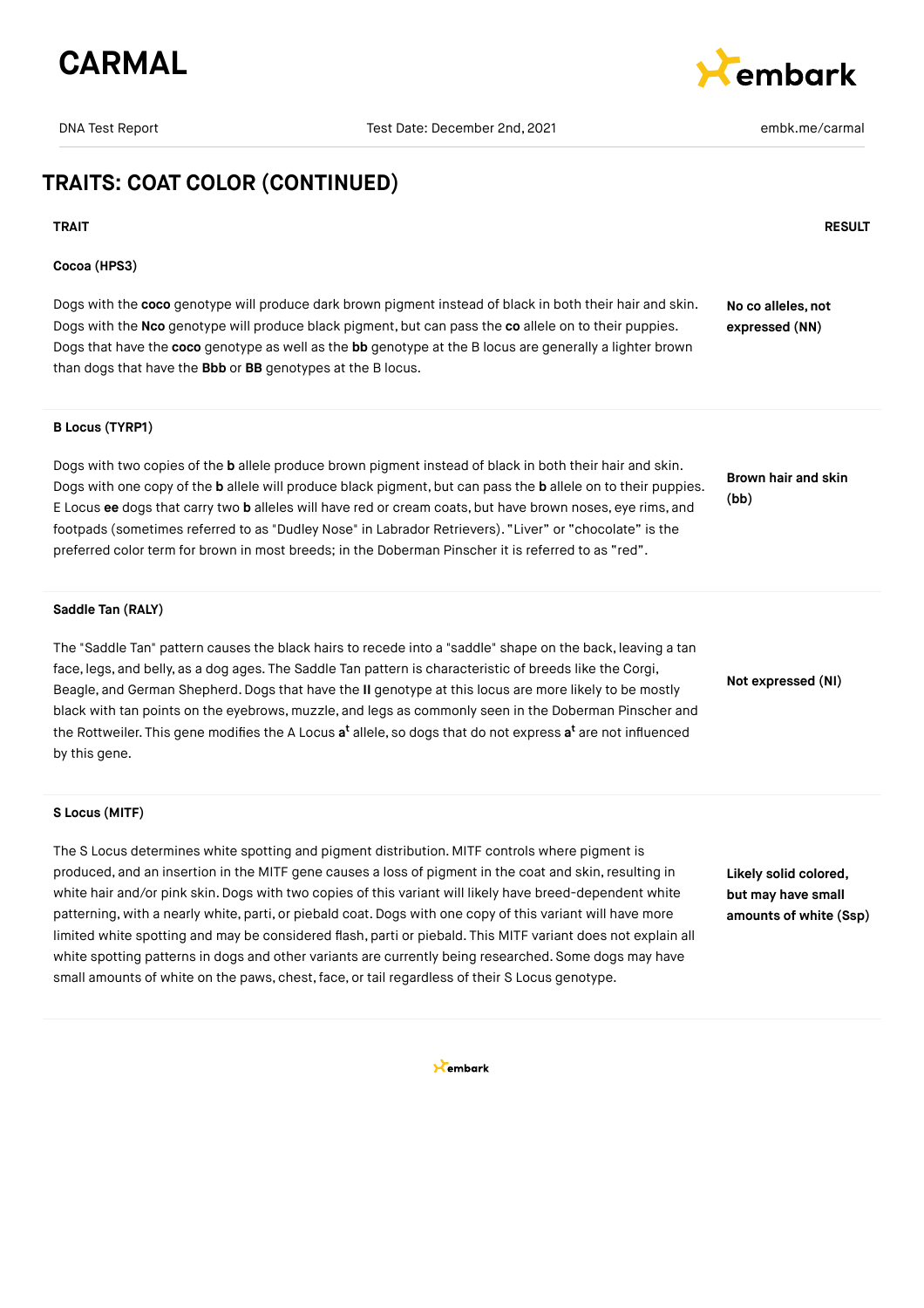

# **Embark**

## **TRAITS: COAT COLOR (CONTINUED)**

#### **M Locus (PMEL)**

Merle coat patterning is common to several dog breeds including the Australian Shepherd, Catahoula Leopard Dog, and Shetland Sheepdog, among many others. Merle arises from an unstable SINE insertion (which we term the "M\*" allele) that disrupts activity of the pigmentary gene PMEL, leading to mottled or patchy coat color.Dogs with an **M\*m** result are likely to be phenotypically merle or could be "phantom" merle, that is, they have a merle allele that does not affect coat color. Dogs with an M\*M\* result are likely to be phenotypically merle or double merle.Dogs with an **mm** result have no merle alleles and are unlikely to have a merle coat pattern.

Note that Embark does not currently distinguish between the recently described cryptic, atypical, atypical+, classic, and harlequin merle alleles. Our merle test only detects the presence, but not the length of the SINE insertion. We do not recommend making breeding decisions on this result alone. Please pursue further testing for allelic distinction prior to breeding decisions.

#### **R Locus (USH2A) LINKAGE**

The R Locus regulates the presence or absence of the roan coat color pattern. Partial duplication of the USH2A gene is strongly associated with this coat pattern. Dogs with at least one **R** allele will likely have roaning on otherwise uniformly unpigmented white areas. Roan appears in white areas controlled by the S Locus but not in other white or cream areas created by other loci, such as the E Locus with **ee** along with Dilute Red Pigmentation by I Locus (for example, in Samoyeds). Mechanisms for controlling the extent of roaning are currently unknown, and roaning can appear in a uniform or non-uniform pattern. Further, nonuniform roaning may appear as ticked, and not obviously roan. The roan pattern can appear with or without ticking.

#### **H Locus (Harlequin)**

This pattern is recognized in Great Danes and causes dogs to have a white coat with patches of darker pigment. A dog with an **Hh** result will be harlequin if they are also **M\*m** or **M\*M\*** at the M Locus and are not **ee** at the E locus.Dogs with a result of **hh** will not be harlequin. This trait is thought to be homozygous lethal; a living dog with an **HH** genotype has never been found.

**No harlequin alleles (hh)**

**Likely no impact on coat pattern (rr)**

**TRAIT RESULT**

**One merle allele, likely to appear merle or "phantom merle" (M\*m)**

**Note:** This locus includes several alleles. At the time this dog was genotyped Embark we could not distinguish all of the possible alleles.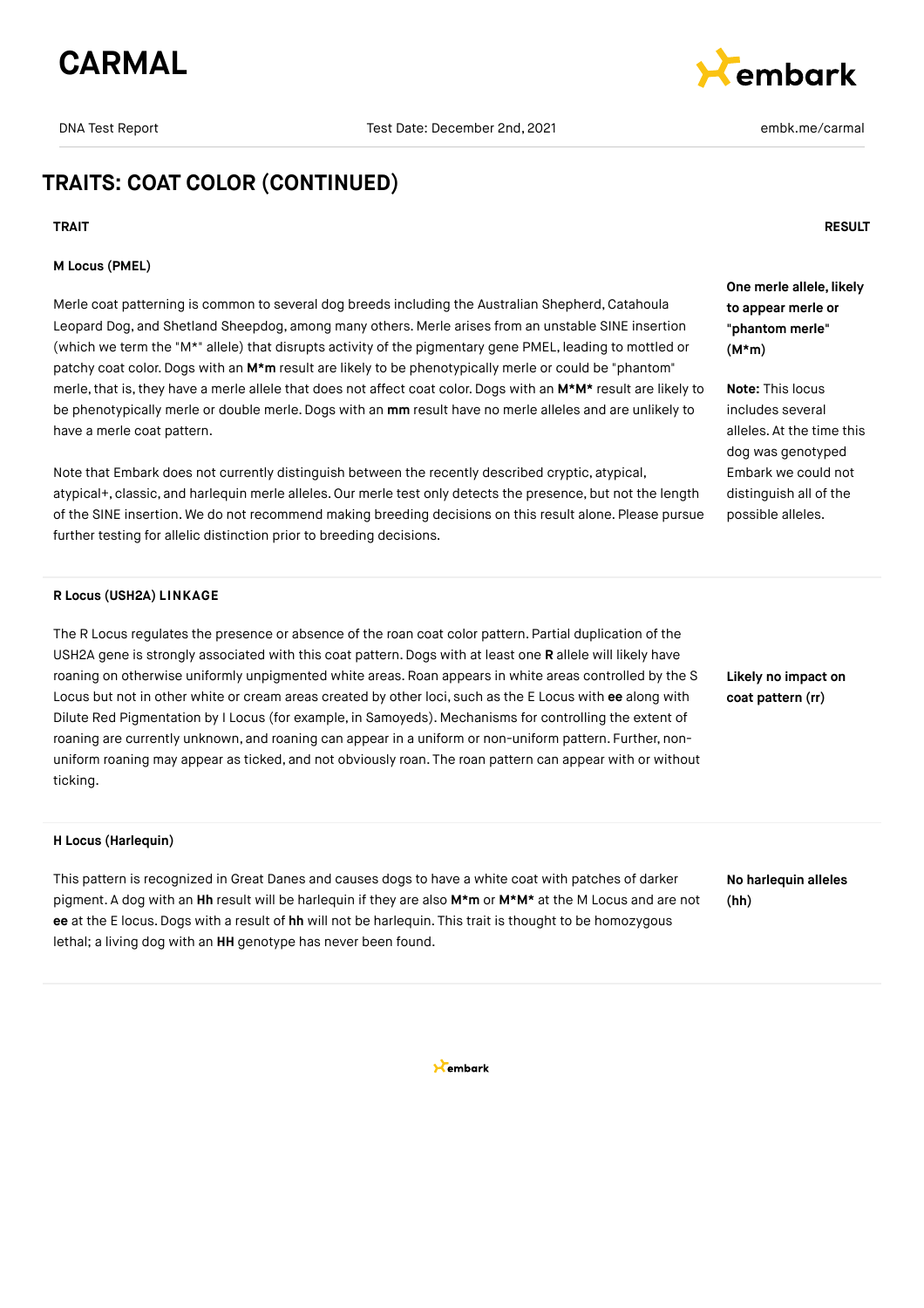

# **Cembark**

**Likely unfurnished (no mustache, beard, and/or eyebrows) (II)**

**Likely long coat (TT)**

## **TRAITS: OTHER COAT TRAITS**

#### **TRAIT RESULT**

#### **Furnishings (RSPO2) LINKAGE**

Dogs with one or two copies of the **F** allele have "furnishings": the mustache, beard, and eyebrows characteristic of breeds like the Schnauzer, Scottish Terrier, and Wire Haired Dachshund. A dog with two **I** alleles will not have furnishings, which is sometimes called an "improper coat" in breeds where furnishings are part of the breed standard. The mutation is a genetic insertion which we measure indirectly using a linkage test highly correlated with the insertion.

#### **Coat Length (FGF5)**

The FGF5 gene is known to affect hair length in many different species, including cats, dogs, mice, and humans. In dogs,the **T** allele confers a long, silky haircoat as observed in the Yorkshire Terrier and the Long Haired Whippet. The ancestral **G** allele causes a shorter coat as seen in the Boxer or the American Staffordshire Terrier. In certain breeds (such as Corgi), the long haircoat is described as "fluff."

#### **Shedding (MC5R)**

Dogs with at least one copy of the ancestral **C** allele, like many Labradors and German Shepherd Dogs, are heavy or seasonal shedders, while those with two copies of the **T** allele, including many Boxers, Shih Tzus and Chihuahuas, tend to be lighter shedders. Dogs with furnished/wire-haired coats caused by RSPO2 (the furnishings gene) tend to be low shedders regardless of their genotype at this gene. **Likely heavy/seasonal shedding (CC)**

#### **Hairlessness (FOXI3) LINKAGE**

**Hairlessness (SGK3)**

A duplication in the FOXI3 gene causes hairlessness over most of the body as well as changes in tooth shape and number. This mutation occurs in Peruvian Inca Orchid, Xoloitzcuintli (Mexican Hairless), and Chinese Crested (other hairless breeds have different mutations). Dogs with the **NDup** genotype are likely to be hairless while dogs with the **NN** genotype are likely to have a normal coat. The **DupDup** genotype has never been observed, suggesting that dogs with that genotype cannot survive to birth. Please note that this is a linkage test, so it may not be as predictive as direct tests of the mutation in some lines.

**Very unlikely to be hairless (NN)**

|                                                                                                         | Very unlikely to be |
|---------------------------------------------------------------------------------------------------------|---------------------|
| Hairlessness in the American Hairless Terrier arises from a mutation in the SGK3 gene. Dogs with the ND | hairless (NN)       |
| genotype are likely to be hairless while dogs with the NN genotype are likely to have a normal coat.    |                     |

 $\star$ embark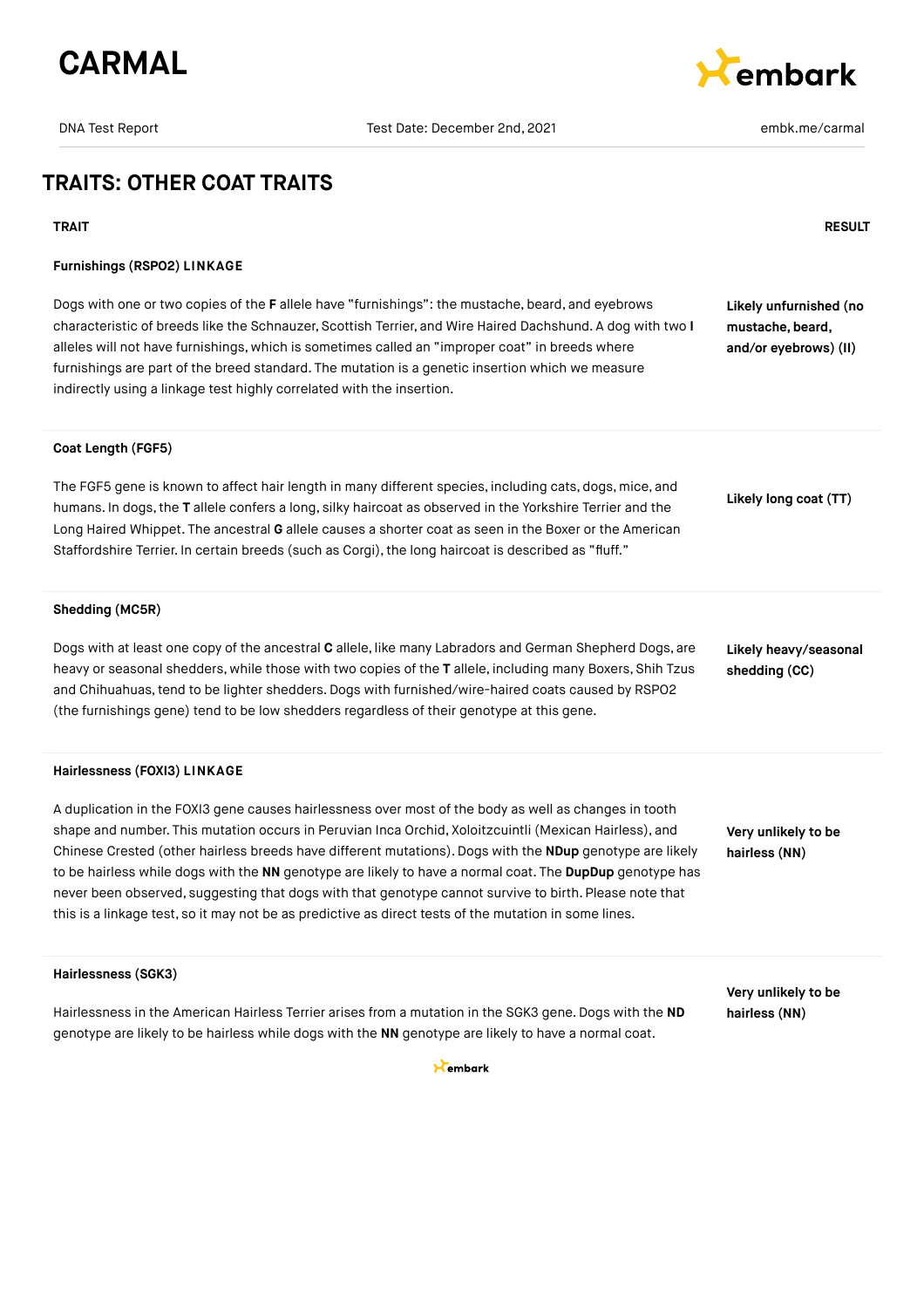



## **TRAITS: OTHER COAT TRAITS (CONTINUED)**

#### **TRAIT RESULT**

#### **Oculocutaneous Albinism Type 2 (SLC45A2) LINKAGE**

Dogs with two copies **DD** of this deletion in the SLC45A2 gene have oculocutaneous albinism (OCA), also known as Doberman Z Factor Albinism, a recessive condition characterized by severely reduced or absent pigment in the eyes, skin, and hair. Affected dogs sometimes suffer from vision problems due to lack of eye pigment (which helps direct and absorb ambient light) and are prone to sunburn. Dogs with a single copy of the deletion **ND** will not be affected but can pass the mutation on to their offspring. This particular mutation can be traced back to a single white Doberman Pinscher born in 1976, and it has only been observed in dogs descended from this individual. Please note that this is a linkage test, so it may not be as predictive as direct tests of the mutation in some lines.

**Likely not albino (NN)**

#### **Coat Texture (KRT71)**

Dogs with a long coat and at least one copy of the **T** allele have a wavy or curly coat characteristic of Poodles and Bichon Frises.Dogs with two copies of the ancestral **C** allele are likely to have a straight coat, but there are other factors that can cause a curly coat, for example if they at least one **F** allele for the Furnishings (RSPO2) gene then they are likely to have a curly coat.Dogs with short coats may carry one or two copies of the **T** allele but still have straight coats.

**Likely straight coat (CC)**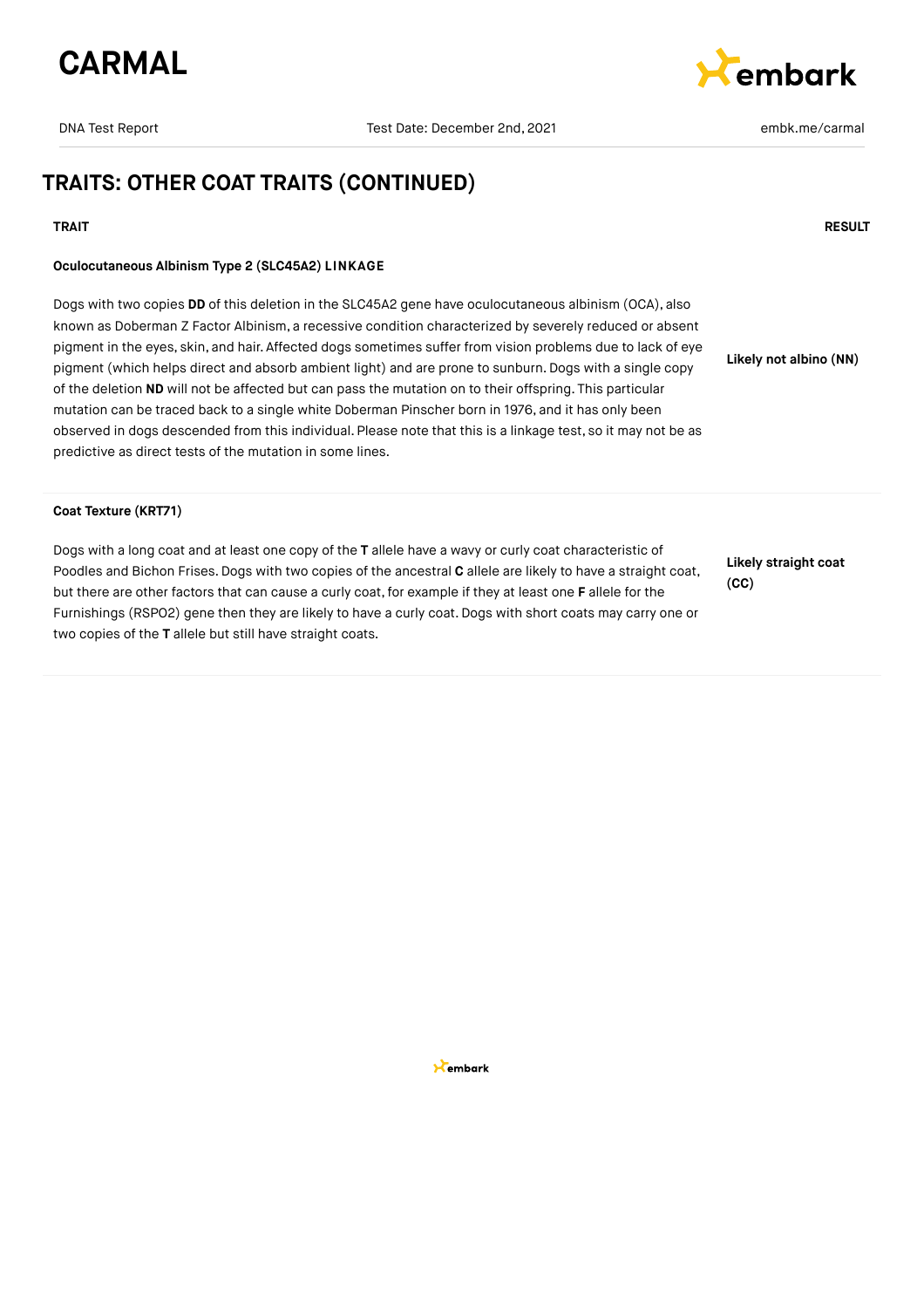



## **TRAITS: OTHER BODY FEATURES**

#### **TRAIT RESULT**

#### **Muzzle Length (BMP3)**

Dogs in medium-length muzzle (mesocephalic) breeds like Staffordshire Terriers and Labradors, and long muzzle (dolichocephalic) breeds like Whippet and Collie have one, or more commonly two, copies of the ancestral **C** allele.Dogs in many short-length muzzle (brachycephalic) breeds such as the English Bulldog, Pug, and Pekingese have two copies of the derived **A** allele. At least five different genes affect muzzle length in dogs, with BMP3 being the only one with a known causal mutation. For example, the skull shape of some breeds, including the dolichocephalic Scottish Terrier or the brachycephalic Japanese Chin, appear to be caused by other genes. Thus, dogs may have short or long muzzles due to other genetic factors that are not yet known to science.

**Likely medium or long muzzle (CC)**

### **Tail Length (T)**

Whereas most dogs have two **C** alleles and a long tail, dogs with one **G** allele are likely to have a bobtail, which is an unusually short or absent tail. This mutation causes natural bobtail in many breeds including the Pembroke Welsh Corgi, the Australian Shepherd, and the Brittany Spaniel. Dogs with GG genotypes have not been observed, suggesting that dogs with the **GG** genotype do not survive to birth. Please note that this mutation does not explain every natural bobtail! While certain lineages of Boston Terrier, English Bulldog, Rottweiler, Miniature Schnauzer, Cavalier King Charles Spaniel, and Parson Russell Terrier, and Dobermans are born with a natural bobtail, these breeds do not have this mutation. This suggests that other unknown genetic mutations can also lead to a natural bobtail.

#### **Hind Dewclaws (LMBR1)**

Common in certain breeds such as the Saint Bernard, hind dewclaws are extra, nonfunctional digits located midway between a dog's paw and hock. Dogs with at least one copy of the **T** allele have about a 50% chance of having hind dewclaws.Note that other (currently unknown to science) mutations can also cause hind dewclaws, so some **CC** or **TC** dogs will have hind dewclaws.

**Short/natural bobtail (CG)**

**Likely to have hind dew claws (CT)**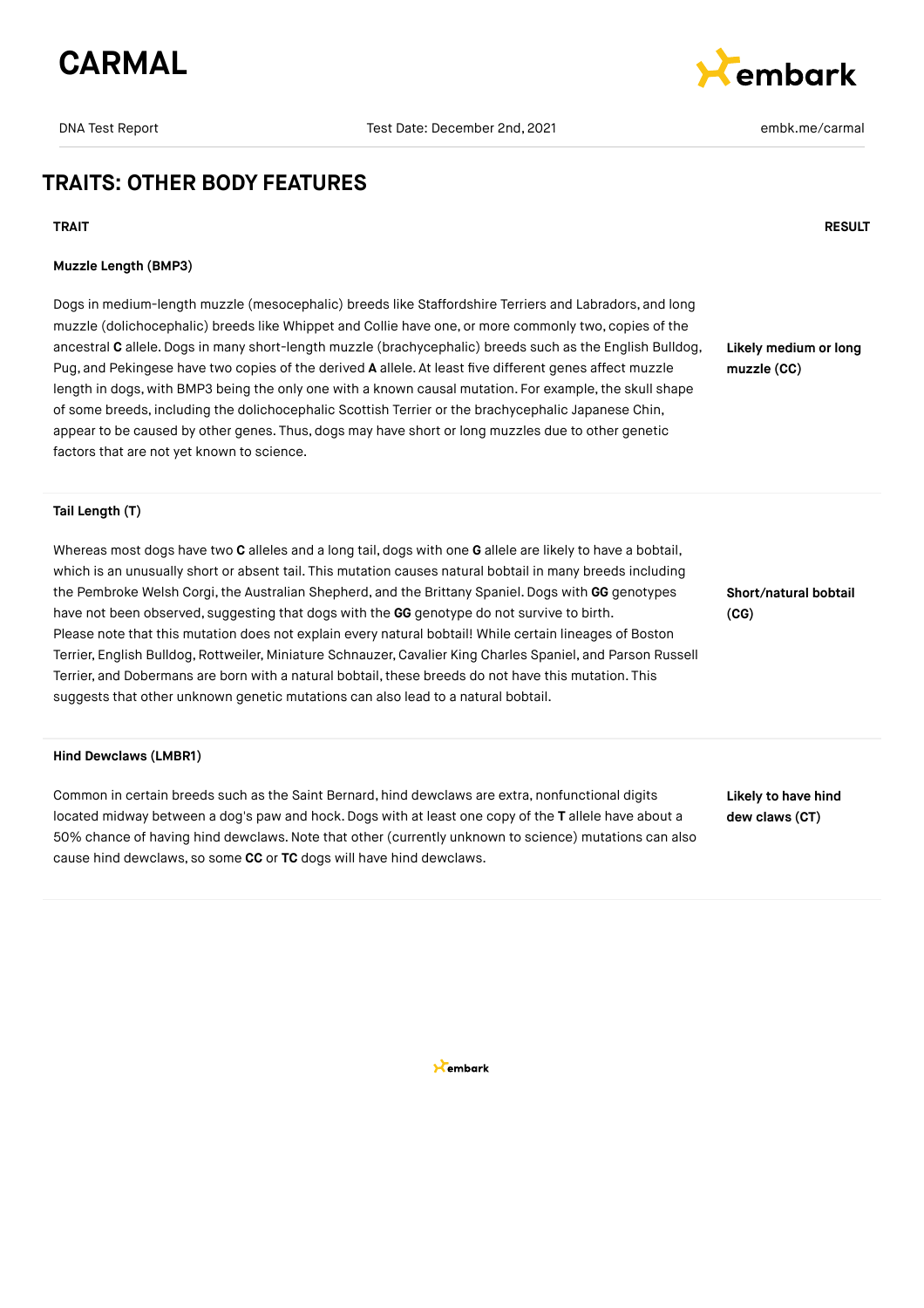

kembark

## **TRAITS: OTHER BODY FEATURES (CONTINUED)**

#### **TRAIT RESULT**

#### **Blue Eye Color (ALX4) LINKAGE**

Embark researchers discovered this large duplication associated with blue eyes in Arctic breeds like Siberian Husky as well as tri-colored (non-merle) Australian Shepherds. Dogs with at least one copy of the duplication (**Dup**) are more likely to have at least one blue eye. Some dogs with the duplication may have only one blue eye (complete heterochromia) or may not have blue eyes at all; nevertheless,they can still pass the duplication and the trait to their offspring.**NN** dogs do not carry this duplication, but may have blue eyes due to other factors, such as merle. Please note that this is a linkage test, so it may not be as predictive as direct tests of the mutation in some lines.

**Less likely to have blue eyes (NN)**

**Back Muscling & Bulk, Large Breed (ACSL4)**

The **T** allele is associated with heavy muscling along the back and trunk in characteristically "bulky" largebreed dogs including the Saint Bernard, Bernese Mountain Dog, Greater Swiss Mountain Dog, and Rottweiler. The "bulky" **T** allele is absent from leaner shaped large breed dogs like the Great Dane, Irish Wolfhound, and Scottish Deerhound, which are fixed for the ancestral **C** allele.Note that this mutation does not seem to affect muscling in small or even mid-sized dog breeds with notable back muscling, including the American Staffordshire Terrier, Boston Terrier, and the English Bulldog.

**Likely normal muscling (TC)**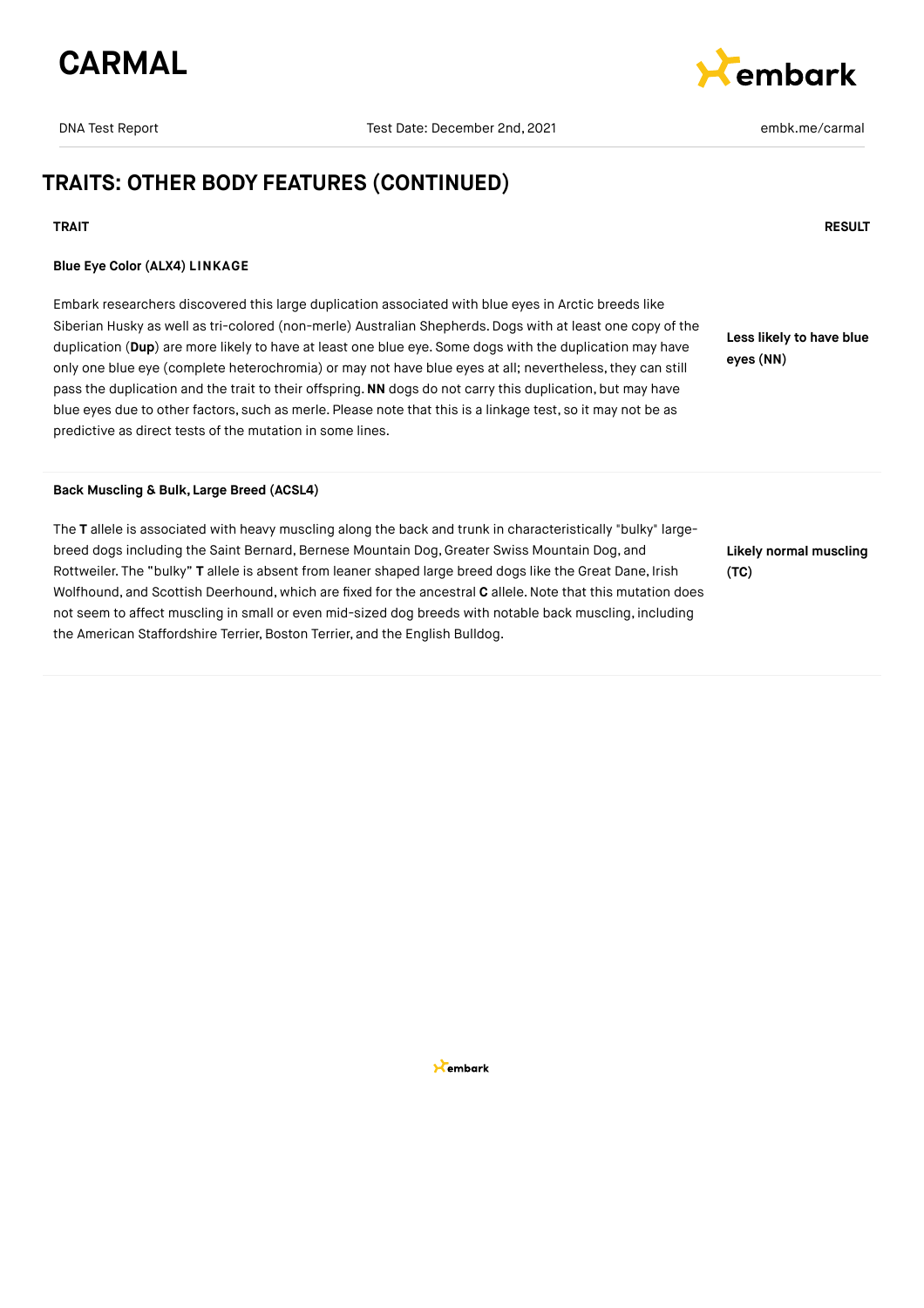



| <b>DNA Test Report</b>                                                        | Test Date: December 2nd, 2021 | embk.me/carmal    |
|-------------------------------------------------------------------------------|-------------------------------|-------------------|
| <b>TRAITS: BODY SIZE</b>                                                      |                               |                   |
| <b>TRAIT</b>                                                                  |                               | <b>RESULT</b>     |
| Body Size (IGF1)<br>The I allele is associated with smaller body size.        |                               | Intermediate (NI) |
| Body Size (IGFR1)<br>The A allele is associated with smaller body size.       |                               | Larger (GG)       |
| Body Size (STC2)<br>The A allele is associated with smaller body size.        |                               | Intermediate (TA) |
| Body Size (GHR - E191K)<br>The A allele is associated with smaller body size. |                               | Intermediate (GA) |
| Body Size (GHR - P177L)<br>The T allele is associated with smaller body size. |                               | Larger (CC)       |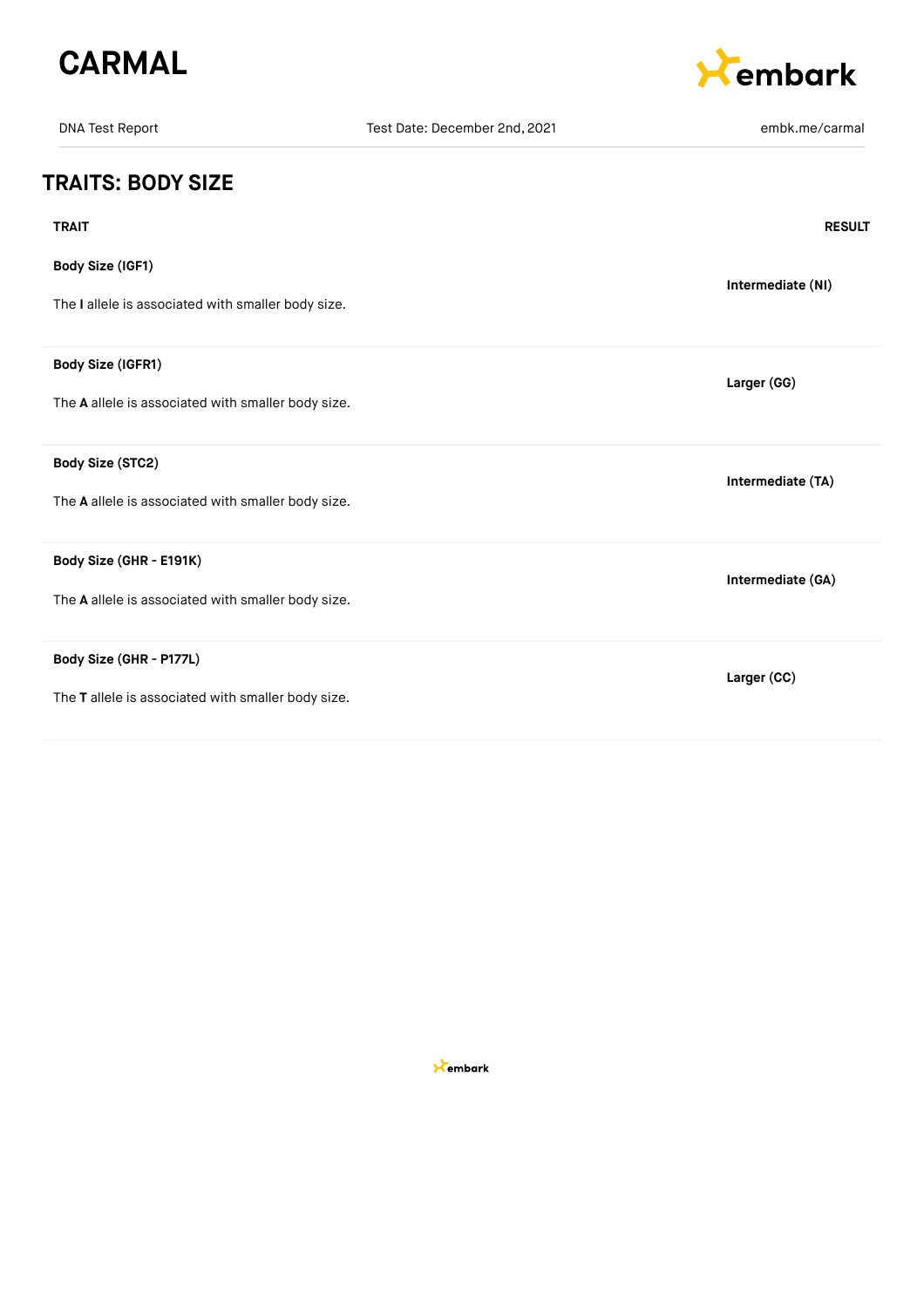

# *<u>Rembark</u>*

## **TRAITS: PERFORMANCE**

**TRAIT RESULT**

### **Altitude Adaptation (EPAS1)**

This mutation causes dogs to be especially tolerant of low oxygen environments (hypoxia), such as those found at high elevations.Dogs with at least one **A** allele are less susceptible to "altitude sickness." This mutation was originally identified in breeds from high altitude areas such as the Tibetan Mastiff. **Normal altitude tolerance (GG)**

#### **Appetite (POMC) LINKAGE**

This mutation in the POMC gene is found primarily in Labrador and Flat Coated Retrievers.Compared to dogs with no copies of the mutation (**NN**), dogs with one (**ND**) or two (**DD**) copies of the mutation are more likely to have high food motivation, which can cause them to eat excessively, have higher body fat percentage, and be more prone to obesity. Read more about the genetics of POMC, and learn how you can contribute to research, in our blog post [\(https://embarkvet.com/resources/blog/pomc-dogs/\)](https://embarkvet.com/resources/blog/pomc-dogs/). We measure this result using a linkage test.

**Normal food motivation (NN)**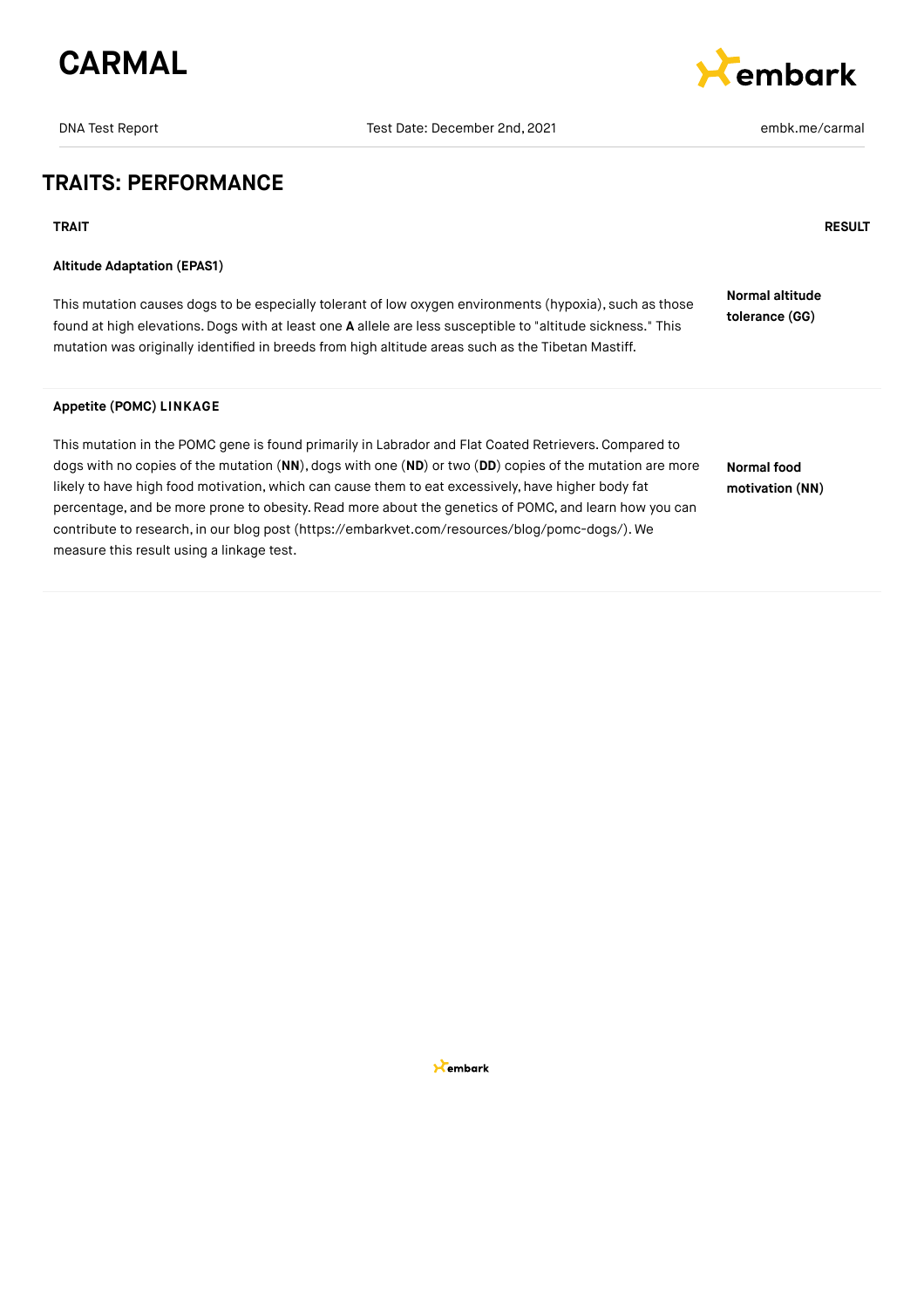



## **CLINICAL TOOLS**

These clinical genetic tools can inform clinical decisions and diagnoses. These tools do not predict increased risk for disease.

### **Alanine Aminotransferase Activity (GPT)**

Carmal's baseline ALT level is likely to be Normal

#### **What is Alanine Aminotransferase Activity?**

Alanine aminotransferase (ALT) is a clinical tool that can be used by veterinarians to better monitor liver health. This result is not associated with liver disease. ALT is one of several values veterinarians measure on routine blood work to evaluate the liver. It is a naturally occurring enzyme located in liver cells that helps break down protein. When the liver is damaged or inflamed, ALT is released into the bloodstream.

#### **How vets diagnose this condition**

Genetic testing is the only way to provide your veterinarian with this clinical tool.

#### **How this condition is treated**

Veterinarians may recommend blood work to establish a baseline ALT value for healthy dogs with one or two copies of this variant.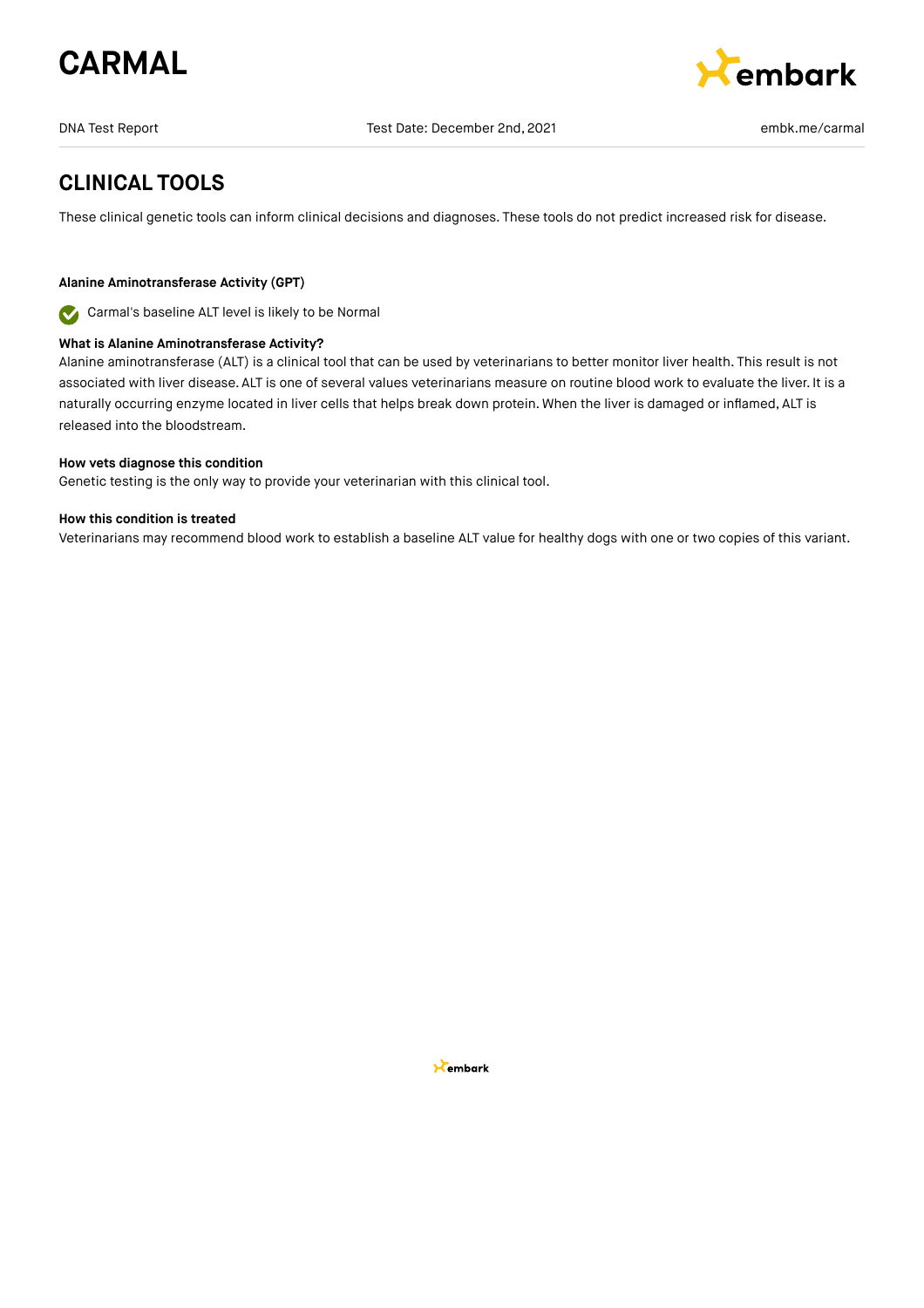



## **HEALTH REPORT**

#### **How to interpret Carmal's genetic health results:**

If Carmal inherited any of the variants that we tested, they will be listed at the top of the Health Report section, along with a description of how to interpret this result. We also include all of the variants that we tested Carmal for that we did not detect the risk variant for.

### **A genetic test is not a diagnosis**

This genetic test does not diagnose a disease. Please talk to your vet about your dog's genetic results, or if you think that your pet may have a health condition or disease.



### **Good news!**

Carmal is not at increased risk for the genetic health conditions that Embark tests.

| <b>Breed-Relevant Genetic Conditions</b> | 10 variants not detected  |  |
|------------------------------------------|---------------------------|--|
| <b>Additional Genetic Conditions</b>     | 209 variants not detected |  |

**X**embark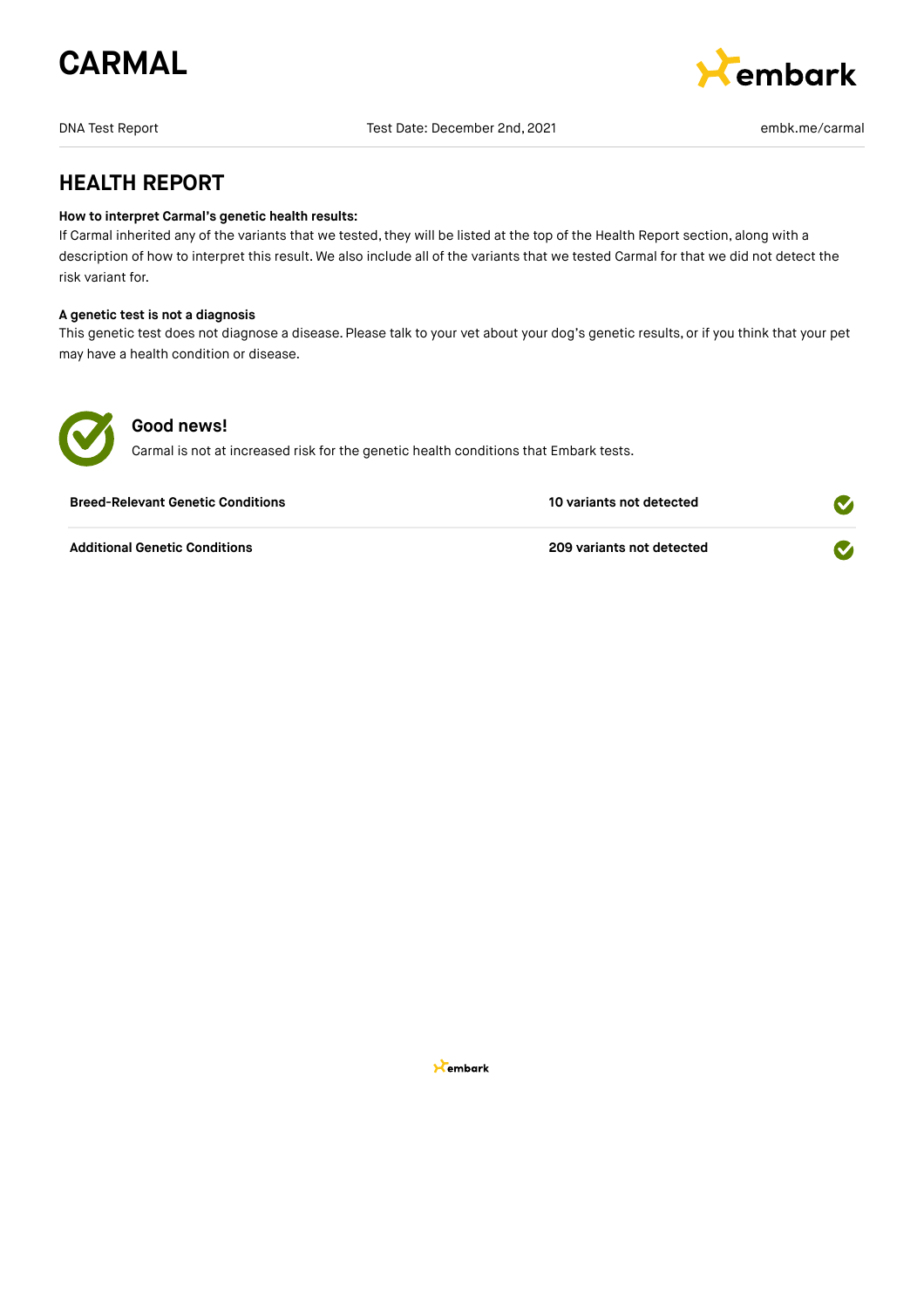



## **BREED-RELEVANT CONDITIONS TESTED**



**Carmal did not have the variants that we tested for, that are relevant to her breed:**

- **MDR1 Drug Sensitivity (ABCB1)**
- **Progressive Retinal Atrophy, prcd (PRCD Exon 1)**  $\bullet$
- $\bullet$ **Collie Eye Anomaly,Choroidal Hypoplasia,CEA (NHEJ1)**
- **Day Blindness,Cone Degeneration, Achromatopsia (CNGB3 Deletion, Alaskan Malamute Variant)**  $\bullet$
- **Canine Multifocal Retinopathy, cmr1 (BEST1 Exon 2)**  $\sim$
- **Hereditary Cataracts, Early-Onset Cataracts, Juvenile Cataracts (HSF4 Exon 9, Australian Shepherd Variant)**  $\blacktriangledown$
- **Hyperuricosuria and Hyperuricemia or Urolithiasis, HUU (SLC2A9)**  $\bullet$
- **Neuronal Ceroid Lipofuscinosis 6,NCL 6 (CLN6 Exon 7, Australian Shepherd Variant)**  $\bullet$
- **Neuronal Ceroid Lipofuscinosis 8,NCL 8 (CLN8, Australian Shepherd Variant)**  $\boldsymbol{\mathcal{S}}$
- **Craniomandibular Osteopathy,CMO (SLC37A2)**  $\mathbf{\Omega}$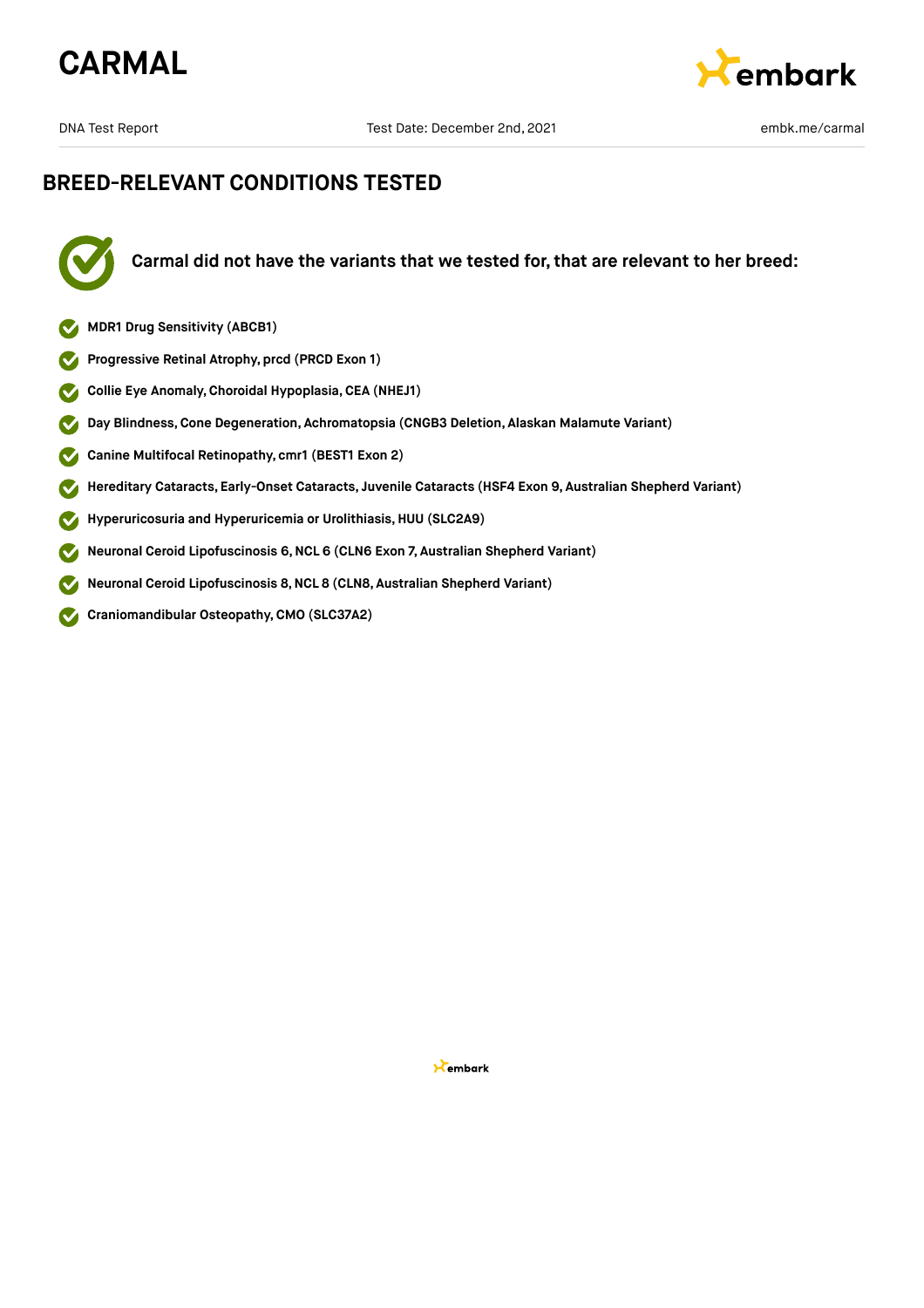





**Carmal did not have the variants that we tested for, in the following conditions that the potential effect on dogs with Carmal's breed may not yet be known.**

- **P2Y12 Receptor Platelet Disorder (P2Y12)**
- **Factor IX Deficiency,Hemophilia B (F9 Exon 7, Terrier Variant)**
- **Factor IX Deficiency,Hemophilia B (F9 Exon 7, Rhodesian Ridgeback Variant)**
- **Factor VII Deficiency (F7 Exon 5)**
- **Factor VIII Deficiency, Hemophilia A (F8 Exon 10, Boxer Variant)**
- **Factor VIII Deficiency, Hemophilia A (F8 Exon 11, German Shepherd Variant 1)**
- **Factor VIII Deficiency,Hemophilia A (F8 Exon 1, German Shepherd Variant 2)**
- **Thrombopathia (RASGRP1 Exon 5,Basset Hound Variant)**
- **Thrombopathia (RASGRP1 Exon 8, Landseer Variant)**
- **Thrombopathia (RASGRP1 Exon 5, American Eskimo Dog Variant)**
- **Von Willebrand Disease Type III, Type III vWD (VWF Exon 4, Terrier Variant)**
- **Von Willebrand Disease Type III, Type III vWD (VWF Exon 7, Shetland Sheepdog Variant)**
- **Von Willebrand Disease Type I, Type I vWD (VWF)**
- **Von Willebrand Disease Type II, Type II vWD (VWF, Pointer Variant)**
- **Canine Leukocyte Adhesion Deficiency Type I,CLAD I (ITGB2, Setter Variant)**
- **Canine Leukocyte Adhesion Deficiency Type III, CLAD III (FERMT3,German Shepherd Variant)**
- **Congenital Macrothrombocytopenia (TUBB1 Exon 1, Cairn and Norfolk Terrier Variant)**
- **Canine Elliptocytosis (SPTB Exon 30)**  $\sim$
- **Glanzmann's Thrombasthenia Type I (ITGA2B Exon 13,Great Pyrenees Variant)**
- **Glanzmann's Thrombasthenia Type I (ITGA2B Exon 12,Otterhound Variant)**
- **May-Hegglin Anomaly (MYH9)**
- **Prekallikrein Deficiency (KLKB1 Exon 8)**
- **Pyruvate Kinase Deficiency (PKLR Exon 5,Basenji Variant)**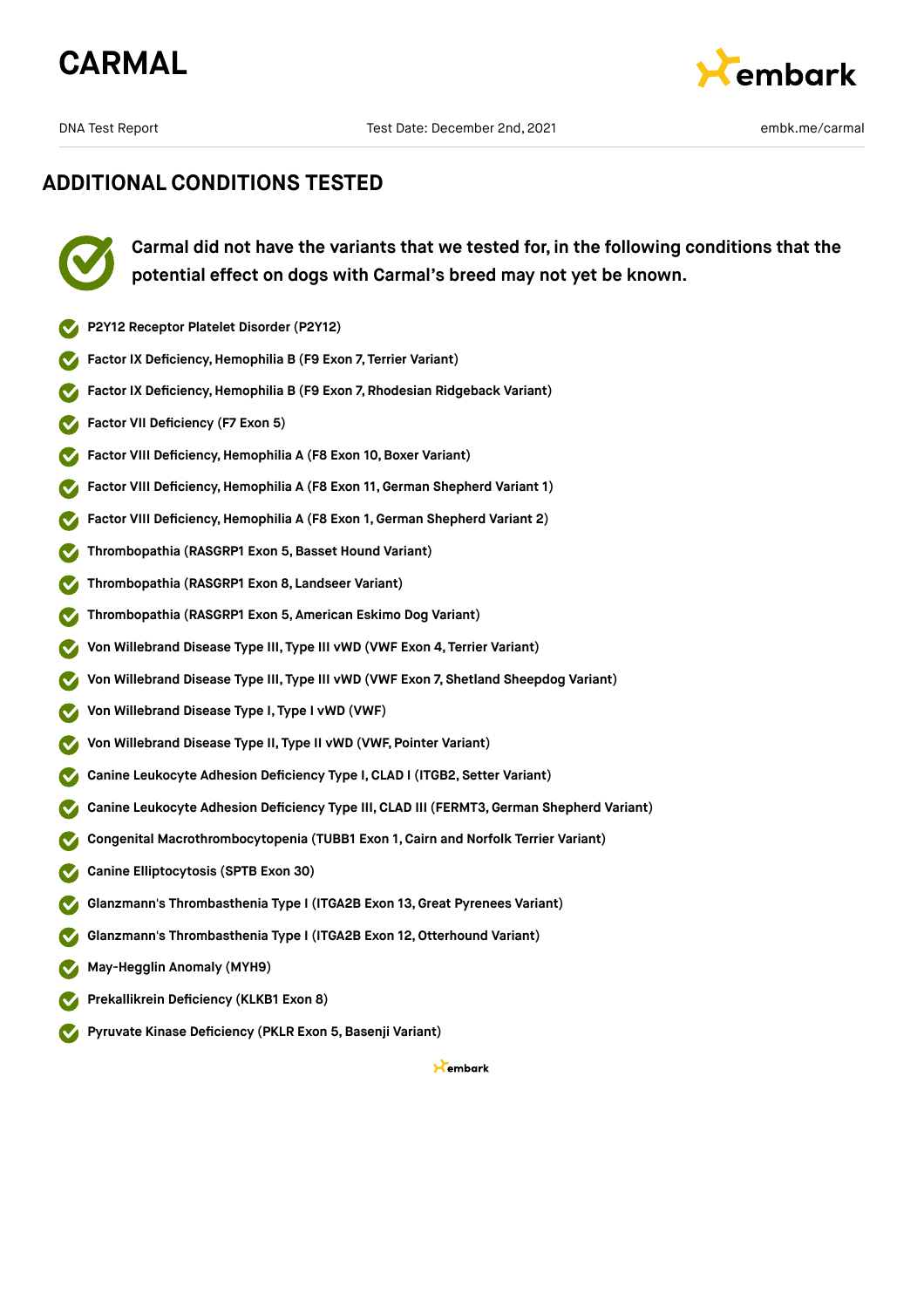## **CARMAL**



## **ADDITIONAL CONDITIONS TESTED**

- **Pyruvate Kinase Deficiency (PKLR Exon 7,Beagle Variant)**
- **Pyruvate Kinase Deficiency (PKLR Exon 10, Terrier Variant)**
- **Trapped Neutrophil Syndrome, TNS (VPS13B)**
- **Ligneous Membranitis, LM (PLG)**
- **Platelet Factor X Receptor Deficiency, Scott Syndrome (TMEM16F)**
- **Methemoglobinemia (CYB5R3)**
- **Bernard-Soulier Syndrome,BSS (GP9,Cocker Spaniel Variant)**
- **Congenital Hypothyroidism (TPO, Tenterfield Terrier Variant)**
- **Congenital Hypothyroidism (TPO, Rat, Toy,Hairless Terrier Variant)**
- **Congenital Dyshormonogenic Hypothyroidism with Goiter (SLC5A5, Shih Tzu Variant)**
- **Complement 3 Deficiency,C3 Deficiency (C3)**
- **Severe Combined Immunodeficiency, SCID (PRKDC, Terrier Variant)**
- **Severe Combined Immunodeficiency, SCID (RAG1, Wetterhoun Variant)**
- **X-linked Severe Combined Immunodeficiency, X-SCID (IL2RG Exon 1, Basset Hound Variant)**
- **X-linked Severe Combined Immunodeficiency, X-SCID (IL2RG,Corgi Variant)**
- **Progressive Retinal Atrophy,rcd1 (PDE6B Exon 21, Irish Setter Variant)**
- **Progressive Retinal Atrophy,rcd3 (PDE6A)**
- **Progressive Retinal Atrophy,CNGA (CNGA1 Exon 9)**
- **Progressive Retinal Atrophy, PRA1 (CNGB1)**
- **Progressive Retinal Atrophy (SAG)**
- **Golden Retriever Progressive Retinal Atrophy 1, GR-PRA1 (SLC4A3)**
- **Golden Retriever Progressive Retinal Atrophy 2,GR-PRA2 (TTC8)**
- **Progressive Retinal Atrophy, crd1 (PDE6B, American Staffordshire Terrier Variant)**
- **Progressive Retinal Atrophy, crd4/cord1 (RPGRIP1)**
- **X-Linked Progressive Retinal Atrophy 1, XL-PRA1 (RPGR)**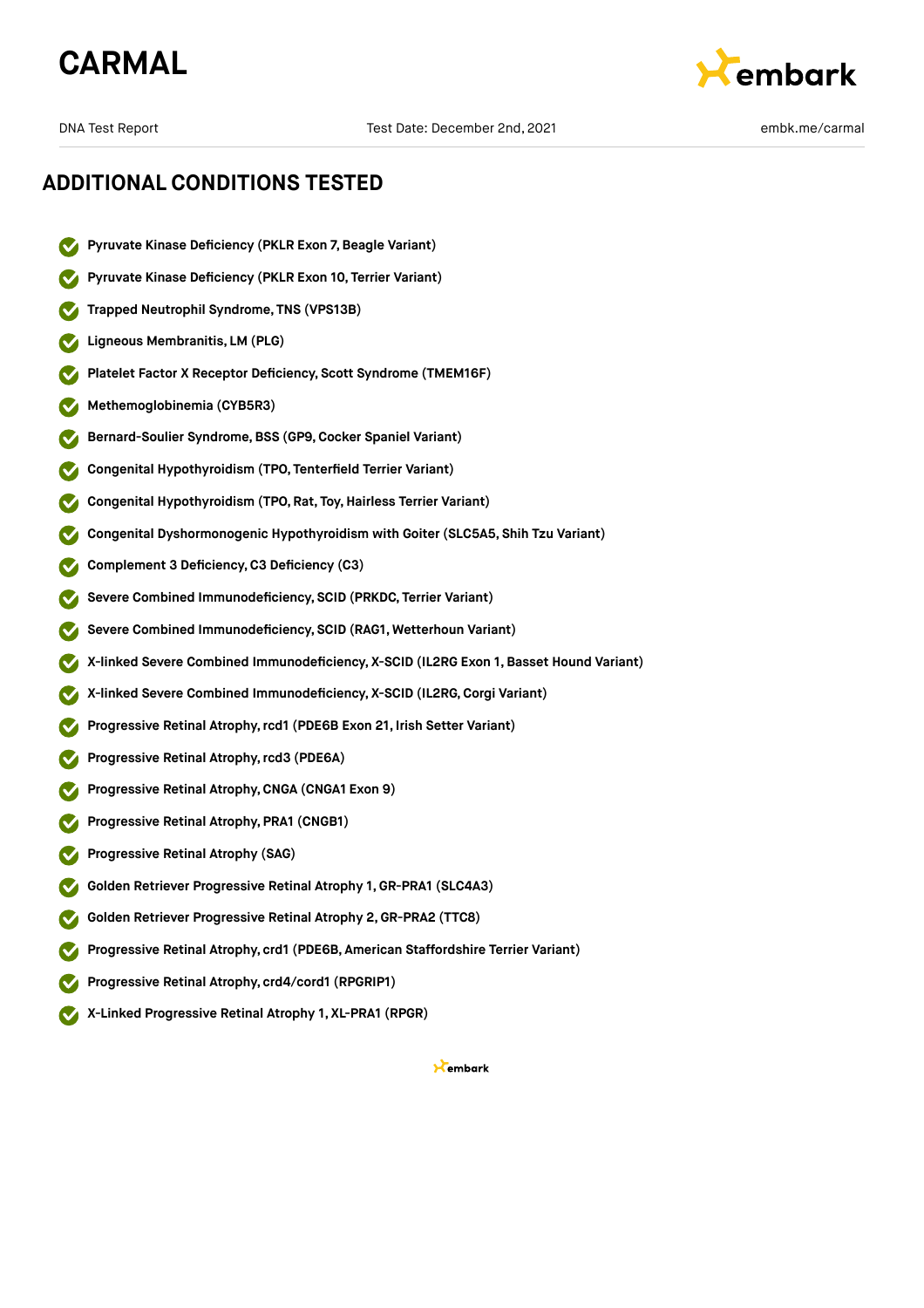



- **Progressive Retinal Atrophy, PRA3 (FAM161A)**
- **Day Blindness,Cone Degeneration, Achromatopsia (CNGB3 Exon 6,German Shorthaired Pointer Variant)**
- **Achromatopsia (CNGA3 Exon 7,German Shepherd Variant)**
- **Achromatopsia (CNGA3 Exon 7, Labrador Retriever Variant)**
- **Autosomal Dominant Progressive Retinal Atrophy (RHO)**
- **Canine Multifocal Retinopathy, cmr2 (BEST1 Exon 5,Coton de Tulear Variant)**
- **Canine Multifocal Retinopathy, cmr3 (BEST1 Exon 10 Deletion, Finnish and Swedish Lapphund, Lapponian Herder Variant)**
- **Primary Open Angle Glaucoma (ADAMTS10 Exon 9,Norwegian Elkhound Variant)**
- **Primary Open Angle Glaucoma (ADAMTS10 Exon 17, Beagle Variant)**
- **Primary Open Angle Glaucoma (ADAMTS17 Exon 11,Basset Fauve de Bretagne Variant)**
- **Primary Open Angle Glaucoma and Primary Lens Luxation (ADAMTS17 Exon 2,Chinese Shar-Pei Variant)**
- **Goniodysgenesis and Glaucoma, Pectinate Ligament Dysplasia, PLD (OLFM3)**
- **Primary Lens Luxation (ADAMTS17)**
- **Congenital Stationary Night Blindness (RPE65,Briard Variant)**
- **Congenital Stationary Night Blindness (LRIT3,Beagle Variant)**
- **Macular Corneal Dystrophy, MCD (CHST6)**
- **2,8-Dihydroxyadenine Urolithiasis, 2,8-DHA Urolithiasis (APRT)**
- **Cystinuria Type I-A (SLC3A1,Newfoundland Variant)**
- **Cystinuria Type II-A (SLC3A1, Australian Cattle Dog Variant)**
- **Cystinuria Type II-B (SLC7A9, Miniature Pinscher Variant)**
- **Polycystic Kidney Disease, PKD (PKD1)**
- **Primary Hyperoxaluria (AGXT)**
- **Protein Losing Nephropathy, PLN (NPHS1)**
- **X-Linked Hereditary Nephropathy, XLHN (COL4A5 Exon 35, Samoyed Variant 2)**
- **Autosomal Recessive Hereditary Nephropathy, Familial Nephropathy, ARHN (COL4A4 Exon 30, English Springer Spaniel Variant)**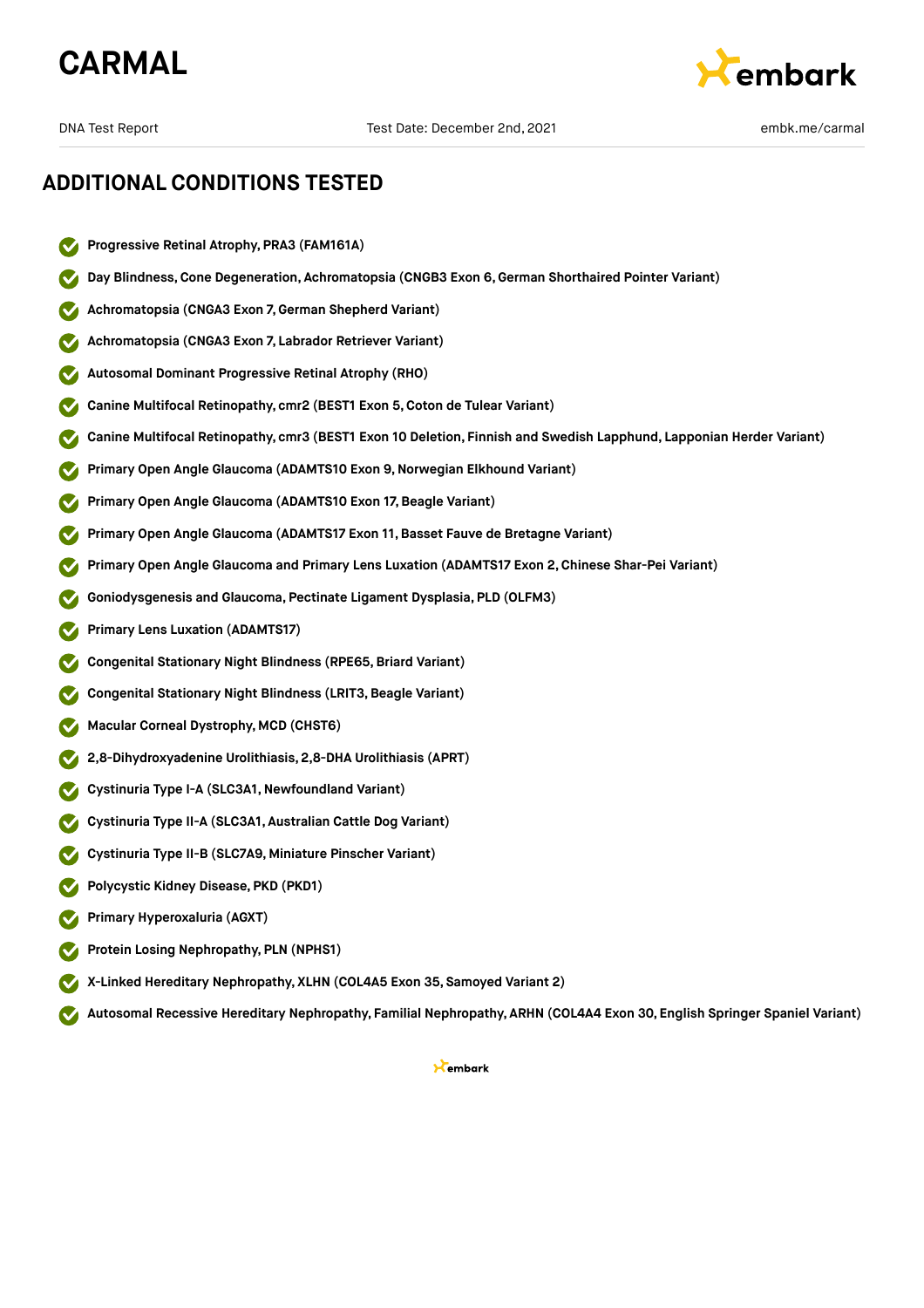



- **Autosomal Recessive Hereditary Nephropathy, Familial Nephropathy, ARHN (COL4A4 Exon 3,Cocker Spaniel Variant)**
- **Fanconi Syndrome (FAN1,Basenji Variant)**
- **Primary Ciliary Dyskinesia, PCD (CCDC39 Exon 3,Old English Sheepdog Variant)**
- **Primary Ciliary Dyskinesia, PCD (NME5, Alaskan Malamute Variant)**
- **Congenital Keratoconjunctivitis Sicca and Ichthyosiform Dermatosis, Dry Eye Curly Coat Syndrome, CKCSID (FAM83H Exon 5)**
- **X-linked Ectodermal Dysplasia, Anhidrotic Ectodermal Dysplasia, XHED (EDA Intron 8)**
- **Renal Cystadenocarcinoma and Nodular Dermatofibrosis, RCND (FLCN Exon 7)**
- **Canine Fucosidosis (FUCA1)**
- **Glycogen Storage Disease Type II, Pompe's Disease,GSD II (GAA, Finnish and Swedish Lapphund, Lapponian Herder Variant)**
- **Glycogen Storage Disease Type IA, Von Gierke Disease,GSD IA (G6PC, Maltese Variant)**
- **Glycogen Storage Disease Type IIIA,GSD IIIA (AGL,Curly Coated Retriever Variant)**
- **Mucopolysaccharidosis Type IIIA, Sanfilippo Syndrome Type A, MPS IIIA (SGSH Exon 6,Dachshund Variant)**
- **Mucopolysaccharidosis Type IIIA, Sanfilippo Syndrome Type A, MPS IIIA (SGSH Exon 6,New Zealand Huntaway Variant)**
- **Mucopolysaccharidosis Type VII, Sly Syndrome, MPS VII (GUSB Exon 5, Terrier Brasileiro Variant)**
- **Mucopolysaccharidosis Type VII, Sly Syndrome, MPS VII (GUSB Exon 3,German Shepherd Variant)**
- **Glycogen storage disease Type VII, Phosphofructokinase Deficiency, PFK Deficiency (PFKM, Whippet and English Springer Spaniel Variant)**
- **Glycogen storage disease Type VII, Phosphofructokinase Deficiency, PFK Deficiency (PFKM, Wachtelhund Variant)**
- **Lagotto Storage Disease (ATG4D)**
- **Neuronal Ceroid Lipofuscinosis 1,NCL 1 (PPT1 Exon 8,Dachshund Variant 1)**
- **Neuronal Ceroid Lipofuscinosis 2,NCL 2 (TPP1 Exon 4,Dachshund Variant 2)**
- **Neuronal Ceroid Lipofuscinosis,Cerebellar Ataxia,NCL4A (ARSG Exon 2, American Staffordshire Terrier Variant)**
- **Neuronal Ceroid Lipofuscinosis 5,NCL 5 (CLN5 Exon 4 SNP, Border Collie Variant)**
- **Neuronal Ceroid Lipofuscinosis 8,NCL 8 (CLN8 Exon 2, English Setter Variant)**
- **Neuronal Ceroid Lipofuscinosis 7,NCL 7 (MFSD8,Chihuahua and Chinese Crested Variant)**
- **Neuronal Ceroid Lipofuscinosis 10,NCL 10 (CTSD Exon 5, American Bulldog Variant)**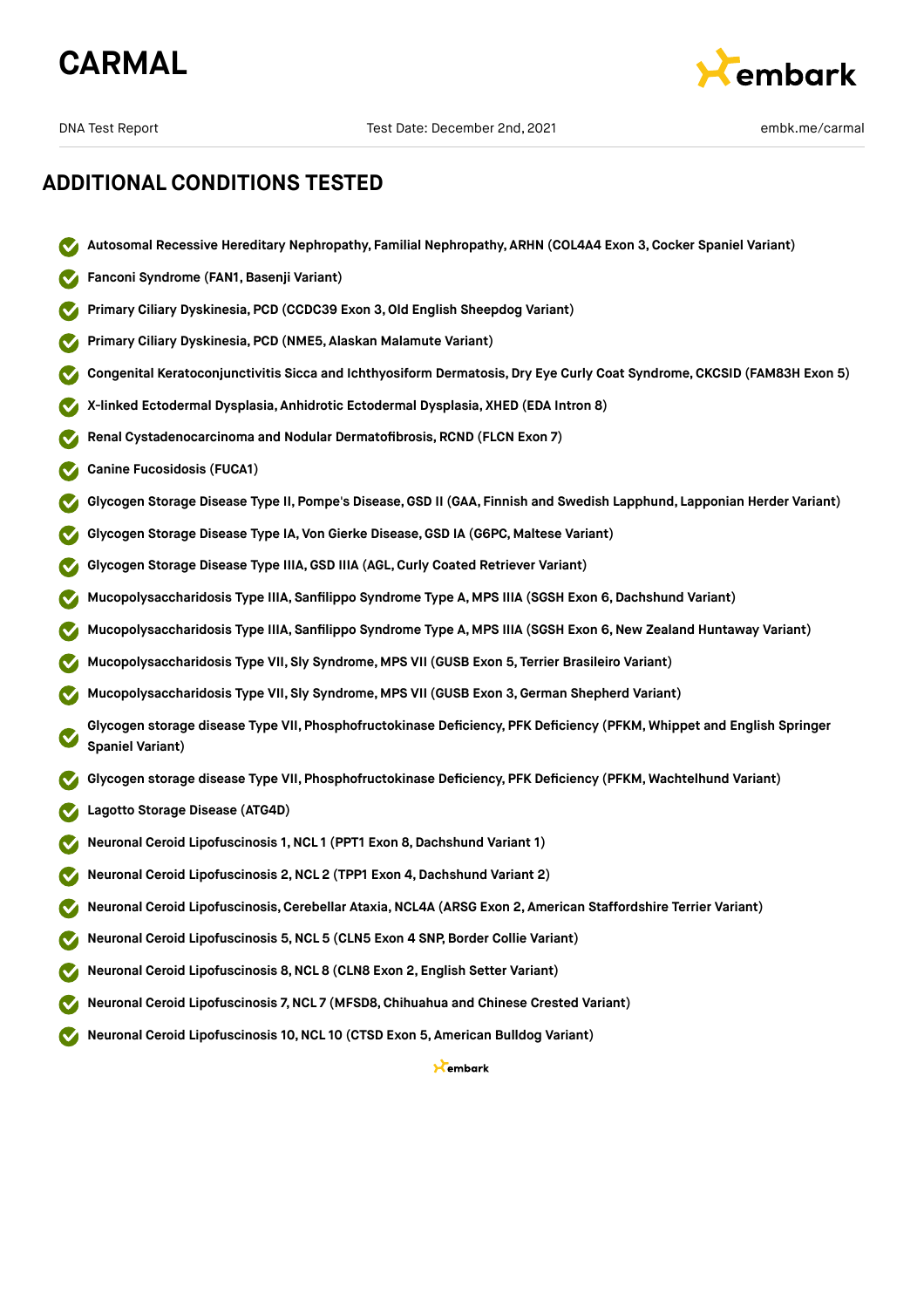



- **Neuronal Ceroid Lipofuscinosis 5,NCL 5 (CLN5 Exon 4 Deletion,Golden Retriever Variant)**
- **Adult-Onset Neuronal Ceroid Lipofuscinosis,NCL A,NCL 12 (ATP13A2, Tibetan Terrier Variant)**
- **Neuronal Ceroid Lipofuscinosis 8,NCL 8 (CLN8 Insertion, Saluki Variant)**
- **Late-Onset Neuronal Ceroid Lipofuscinosis,NCL 12 (ATP13A2, Australian Cattle Dog Variant)**
- **GM1 Gangliosidosis (GLB1 Exon 15, Shiba Inu Variant)**
- **GM1 Gangliosidosis (GLB1 Exon 15, Alaskan Husky Variant)**
- **GM1 Gangliosidosis (GLB1 Exon 2, Portuguese Water Dog Variant)**
- **GM2 Gangliosidosis (HEXB, Poodle Variant)**
- **GM2 Gangliosidosis (HEXA, Japanese Chin Variant)**
- **Globoid Cell Leukodystrophy, Krabbe disease (GALC Exon 5, Terrier Variant)**
- **Autosomal Recessive Amelogenesis Imperfecta, Familial Enamel Hypoplasia (ENAM Deletion, Italian Greyhound Variant)**
- **Autosomal Recessive Amelogenesis Imperfecta, Familial Enamel Hypoplasia (ENAM SNP, Parson Russell Terrier Variant)**
- **Persistent Mullerian Duct Syndrome, PMDS (AMHR2)**
- **Deafness and Vestibular Syndrome of Dobermans, DVDob,DINGS (MYO7A)**
- **Shar-Pei Autoinflammatory Disease, SPAID, Shar-Pei Fever (MTBP)**
- **Neonatal Interstitial Lung Disease (LAMP3)**
- **Recurrent Inflammatory Pulmonary Disease, RIPD (AKNA, Rough Collie Variant)**
- **Alaskan Husky Encephalopathy, Subacute Necrotizing Encephalomyelopathy (SLC19A3)**
- **Alexander Disease (GFAP)**
- **Cerebellar Abiotrophy,Neonatal Cerebellar Cortical Degeneration,NCCD (SPTBN2,Beagle Variant)**
- **Cerebellar Ataxia, Progressive Early-Onset Cerebellar Ataxia (SEL1L, Finnish Hound Variant)**
- **Cerebellar Hypoplasia (VLDLR, Eurasier Variant)**
- **Spinocerebellar Ataxia, Late-Onset Ataxia, LoSCA (CAPN1)**
- **Spinocerebellar Ataxia with Myokymia and/or Seizures (KCNJ10)**
- **Hereditary Ataxia,Cerebellar Degeneration (RAB24,Old English Sheepdog and Gordon Setter Variant)**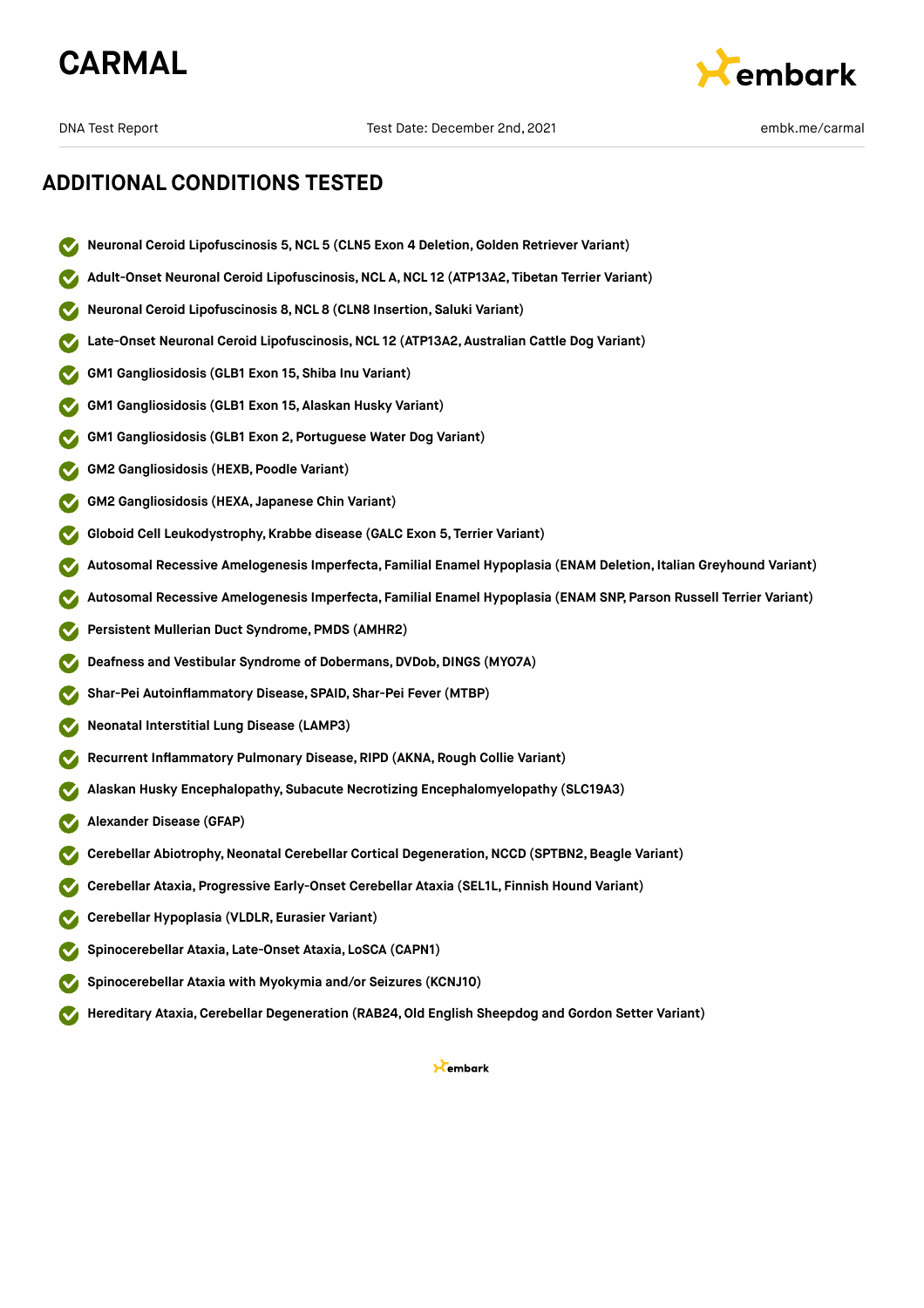



- **Benign Familial Juvenile Epilepsy, Remitting Focal Epilepsy (LGI2)**
- **Degenerative Myelopathy,DM (SOD1A)**
- **Fetal-Onset Neonatal Neuroaxonal Dystrophy (MFN2,Giant Schnauzer Variant)**
- **Hypomyelination and Tremors (FNIP2, Weimaraner Variant)**
- **Shaking Puppy Syndrome, X-linked Generalized Tremor Syndrome (PLP1, English Springer Spaniel Variant)**
- **Neuroaxonal Dystrophy,NAD (TECPR2, Spanish Water Dog Variant)**
- **Neuroaxonal Dystrophy,NAD (VPS11, Rottweiler Variant)**
- **L-2-Hydroxyglutaricaciduria, L2HGA (L2HGDH, Staffordshire Bull Terrier Variant)**
- **Neonatal Encephalopathy with Seizures, NEWS (ATF2)**
- **Polyneuropathy, AMPN (NDRG1 SNP, Alaskan Malamute Variant)**
- **Narcolepsy (HCRTR2 Intron 4,Doberman Pinscher Variant)**
- **Narcolepsy (HCRTR2 Intron 6, Labrador Retriever Variant)**
- **Narcolepsy (HCRTR2 Exon 1,Dachshund Variant)**
- **Progressive Neuronal Abiotrophy,Canine Multiple System Degeneration,CMSD (SERAC1 Exon 15, Kerry Blue Terrier Variant)**
- **Progressive Neuronal Abiotrophy,Canine Multiple System Degeneration,CMSD (SERAC1 Exon 4, Chinese Crested Variant)**
- **Juvenile Laryngeal Paralysis and Polyneuropathy, Polyneuropathy with Ocular Abnormalities and Neuronal Vacuolation, POANV (RAB3GAP1, Rottweiler Variant)**
- **Hereditary Sensory Autonomic Neuropathy, Acral Mutilation Syndrome, AMS (GDNF-AS, Spaniel and Pointer Variant)**
- **Sensory Neuropathy (FAM134B,Border Collie Variant)**
- **Juvenile-Onset Polyneuropathy, Leonberger Polyneuropathy 1, LPN1 (LPN1, ARHGEF10)**
- **Juvenile Myoclonic Epilepsy (DIRAS1)**
- **Juvenile-Onset Polyneuropathy, Leonberger Polyneuropathy 2, LPN2 (GJA9)**
- **Spongy Degeneration with Cerebellar Ataxia 1, SDCA1, SeSAME/EAST Syndrome (KCNJ10)**
- **Spongy Degeneration with Cerebellar Ataxia 2, SDCA2 (ATP1B2)**
- **Dilated Cardiomyopathy,DCM1 (PDK4,Doberman Pinscher Variant 1)**
- **Dilated Cardiomyopathy, DCM2 (TTN, Doberman Pinscher Variant 2)**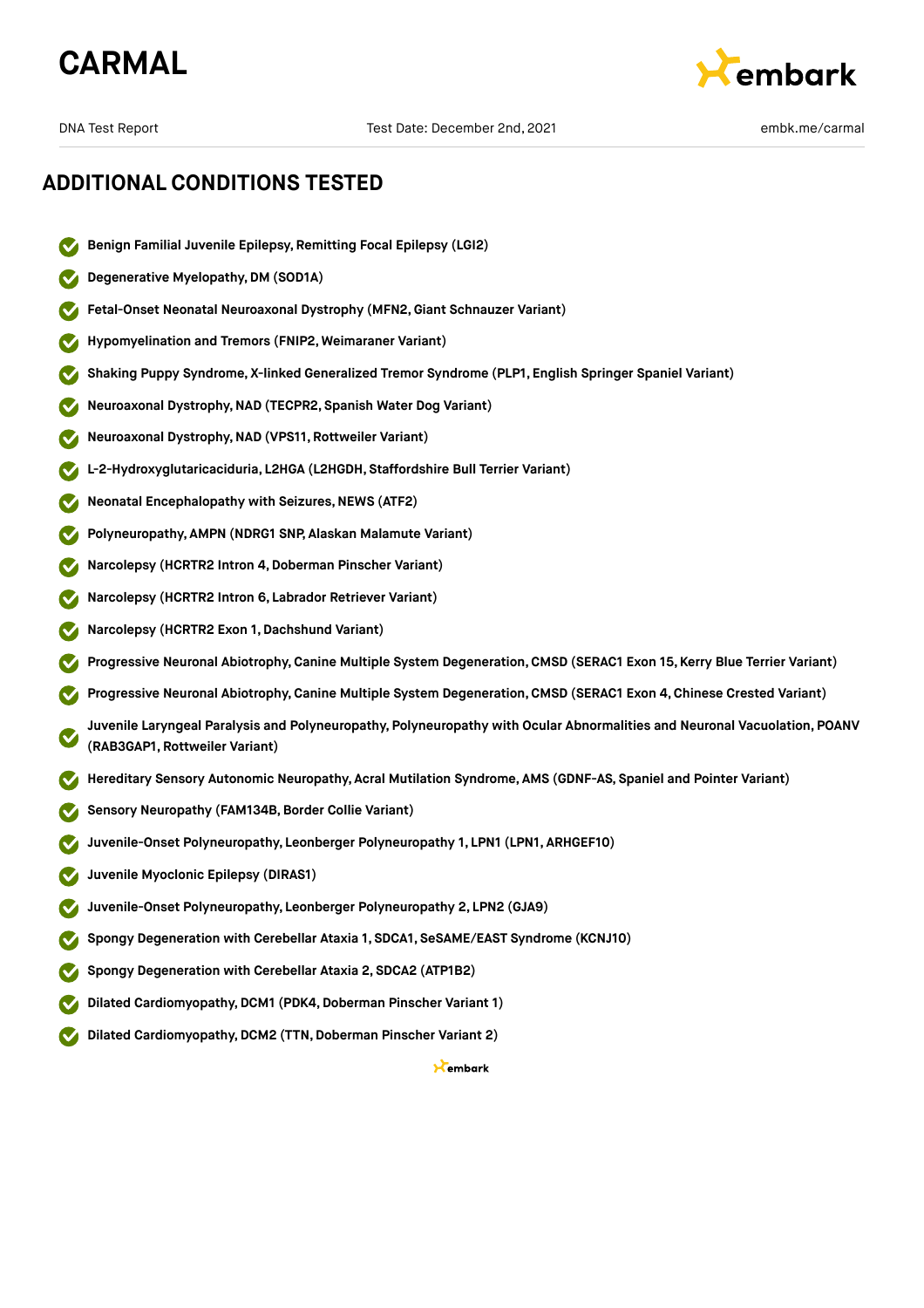## **CARMAL**



## **ADDITIONAL CONDITIONS TESTED**

- **Long QT Syndrome (KCNQ1)**
- **Cardiomyopathy and Juvenile Mortality (YARS2)**
- **Muscular Dystrophy (DMD,Cavalier King Charles Spaniel Variant 1)**
- **Muscular Dystrophy (DMD,Golden Retriever Variant)**
- **Limb Girdle Muscular Dystrophy (SGCD, Boston Terrier Variant)**
- **Ulrich-like Congenital Muscular Dystrophy (COL6A3 Exon 10, Labrador Retriever Variant)**
- **Centronuclear Myopathy (PTPLA)**
- **Exercise-Induced Collapse (DNM1)**
- **Inherited Myopathy of Great Danes (BIN1)**
- **Myostatin Deficiency,Bully Whippet Syndrome (MSTN)**
- **Myotonia Congenita (CLCN1 Exon 7, Miniature Schnauzer Variant)**
- **Myotonia Congenita (CLCN1 Exon 23, Australian Cattle Dog Variant)**
- **Nemaline Myopathy (NEB, American Bulldog Variant)**
- **Myotubular Myopathy 1, X-linked Myotubular Myopathy, XL-MTM (MTM1, Labrador Retriever Variant)**
- **Inflammatory Myopathy (SLC25A12)**
- **Hypocatalasia, Acatalasemia (CAT)**
- **Pyruvate Dehydrogenase Deficiency (PDP1, Spaniel Variant)**
- **Malignant Hyperthermia (RYR1)**
- **Imerslund-Grasbeck Syndrome, Selective Cobalamin Malabsorption (CUBN Exon 53,Border Collie Variant)**
- **Imerslund-Grasbeck Syndrome, Selective Cobalamin Malabsorption (CUBN Exon 8,Beagle Variant)**
- **Inherited Selected Cobalamin Malabsorption with Proteinuria (CUBN, Komondor Variant)**
- **Lundehund Syndrome (LEPREL1)**
- **Congenital Myasthenic Syndrome,CMS (CHAT,Old Danish Pointing Dog Variant)**
- **Congenital Myasthenic Syndrome,CMS (COLQ, Labrador Retriever Variant)**
- **Congenital Myasthenic Syndrome,CMS (CHRNE, Jack Russell Terrier Variant)**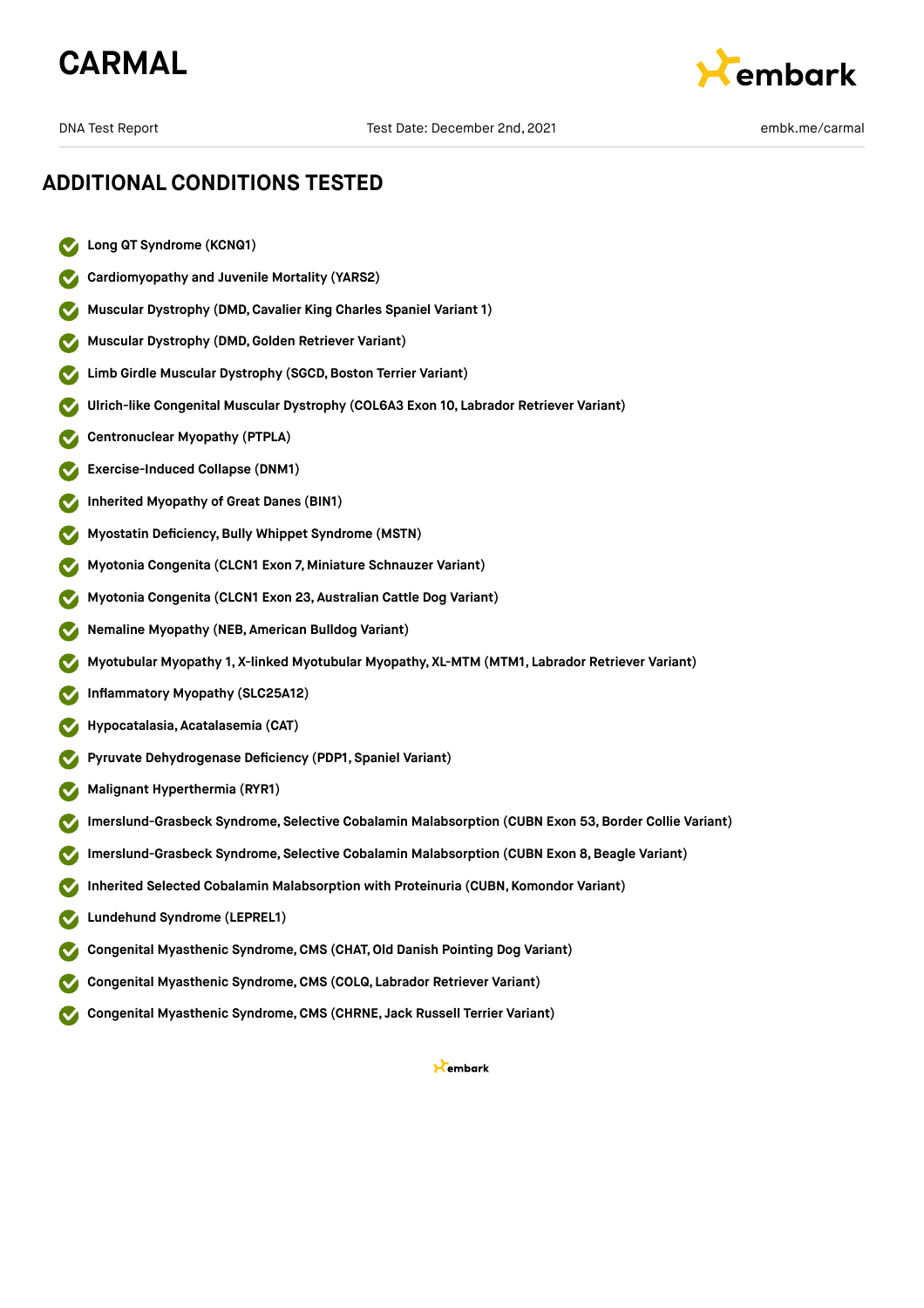



- **Congenital Myasthenic Syndrome,CMS (COLQ, Golden Retriever Variant)**
- **Myasthenia Gravis Like Syndrome (CHRNE,Heideterrier Variant)**
- **Episodic Falling Syndrome (BCAN)**
- **Paroxysmal Dyskinesia, PxD (PGIN)**
- **Demyelinating Polyneuropathy (SBF2/MTRM13)**
- **Laryngeal Paralysis (RAPGEF6, Miniature Bull Terrier Variant)**
- **Dystrophic Epidermolysis Bullosa (COL7A1,Golden Retriever Variant)**
- **Dystrophic Epidermolysis Bullosa (COL7A1,Central Asian Shepherd Dog Variant)**
- **Ectodermal Dysplasia, Skin Fragility Syndrome (PKP1, Chesapeake Bay Retriever Variant)**
- **Ichthyosis, Epidermolytic Hyperkeratosis (KRT10, Terrier Variant)**
- **Ichthyosis, ICH1 (PNPLA1,Golden Retriever Variant)**
- **Ichthyosis (SLC27A4,Great Dane Variant)**
- **Ichthyosis (NIPAL4, American Bulldog Variant)**
- **Focal Non-Epidermolytic Palmoplantar Keratoderma, Pachyonychia Congenita (KRT16,Dogue de Bordeaux Variant)**
- **Hereditary Footpad Hyperkeratosis (FAM83G, Terrier and Kromfohrlander Variant)**
- **Hereditary Footpad Hyperkeratosis (DSG1, Rottweiler Variant)**
- **Hereditary Nasal Parakeratosis,HNPK (SUV39H2)**
- **Musladin-Lueke Syndrome, MLS (ADAMTSL2)**
- **Oculocutaneous Albinism,OCA (SLC45A2, Pekingese Variant)**
- **Bald Thigh Syndrome (IGFBP5)**
- **Lethal Acrodermatitis, LAD (MKLN1)**
- **Ehlers Danlos (ADAMTS2,Doberman Pinscher Variant)**
- **Cleft Lip and/or Cleft Palate (ADAMTS20,Nova Scotia Duck Tolling Retriever Variant)**
- **Hereditary Vitamin D-Resistant Rickets (VDR)**
- **Oculoskeletal Dysplasia 2,Dwarfism-Retinal Dysplasia 2, drd2,OSD2 (COL9A2, Samoyed Variant)**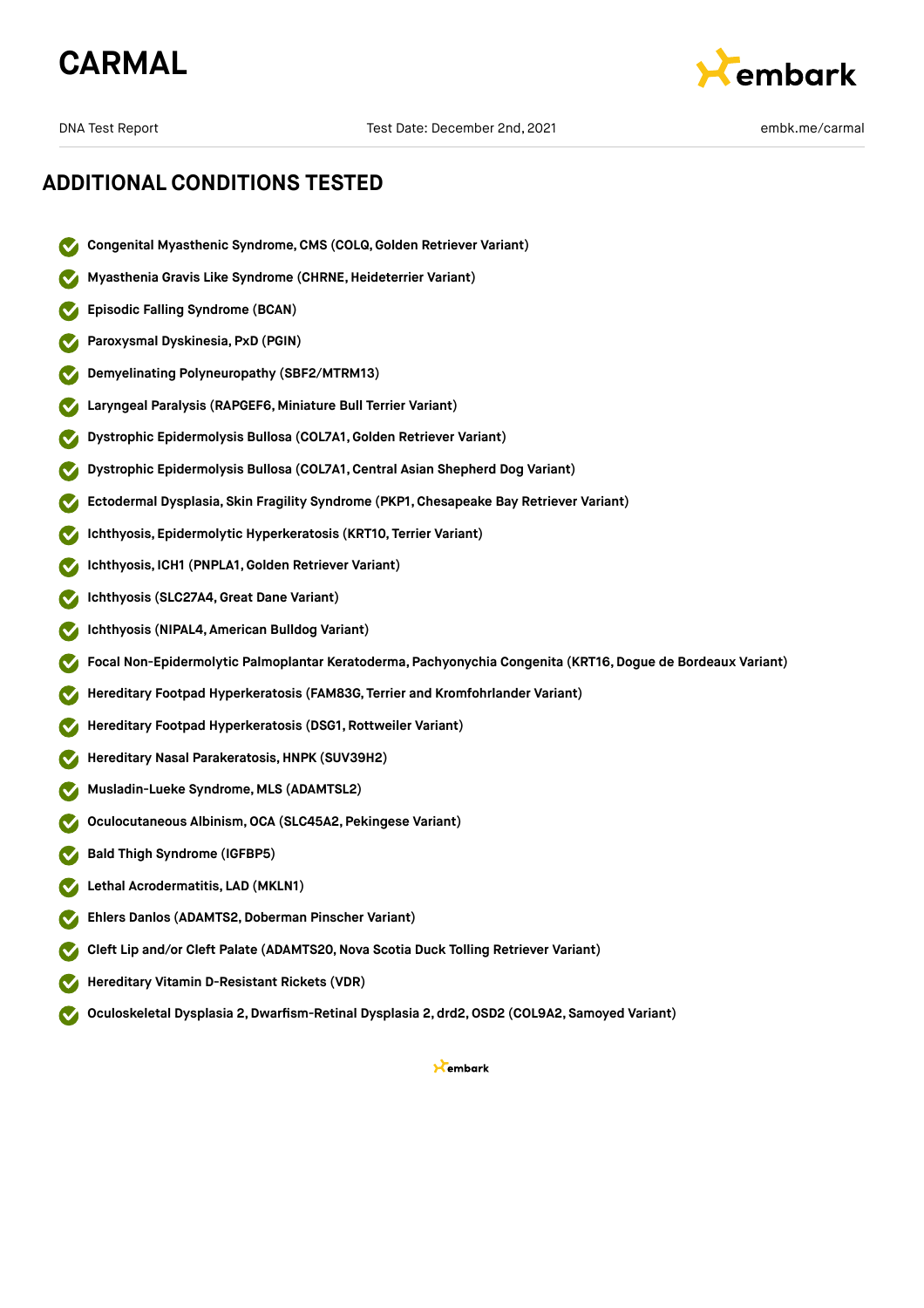



- **Osteogenesis Imperfecta,Brittle Bone Disease (COL1A2,Beagle Variant)**
- **Osteogenesis Imperfecta,Brittle Bone Disease (SERPINH1, Dachshund Variant)**
- **Osteogenesis Imperfecta,Brittle Bone Disease (COL1A1,Golden Retriever Variant)**
- **Osteochondrodysplasia, Skeletal Dwarfism (SLC13A1, Poodle Variant)**  $\bullet$
- **Skeletal Dysplasia 2, SD2 (COL11A2, Labrador Retriever Variant)**  $\boldsymbol{\mathcal{S}}$
- **Raine Syndrome,Canine Dental Hypomineralization Syndrome (FAM20C)**
- **Chondrodystrophy and Intervertebral Disc Disease,CDDY/IVDD, Type I IVDD (FGF4 retrogene CFA12)**
- **Chondrodystrophy (ITGA10,Norwegian Elkhound and Karelian Bear Dog Variant)**  $\checkmark$
- **Mucopolysaccharidosis IIIB, Sanfilippo Syndrome Type B, MPS IIIB (NAGLU, Schipperke Variant)**  $\sim$

**X**embark